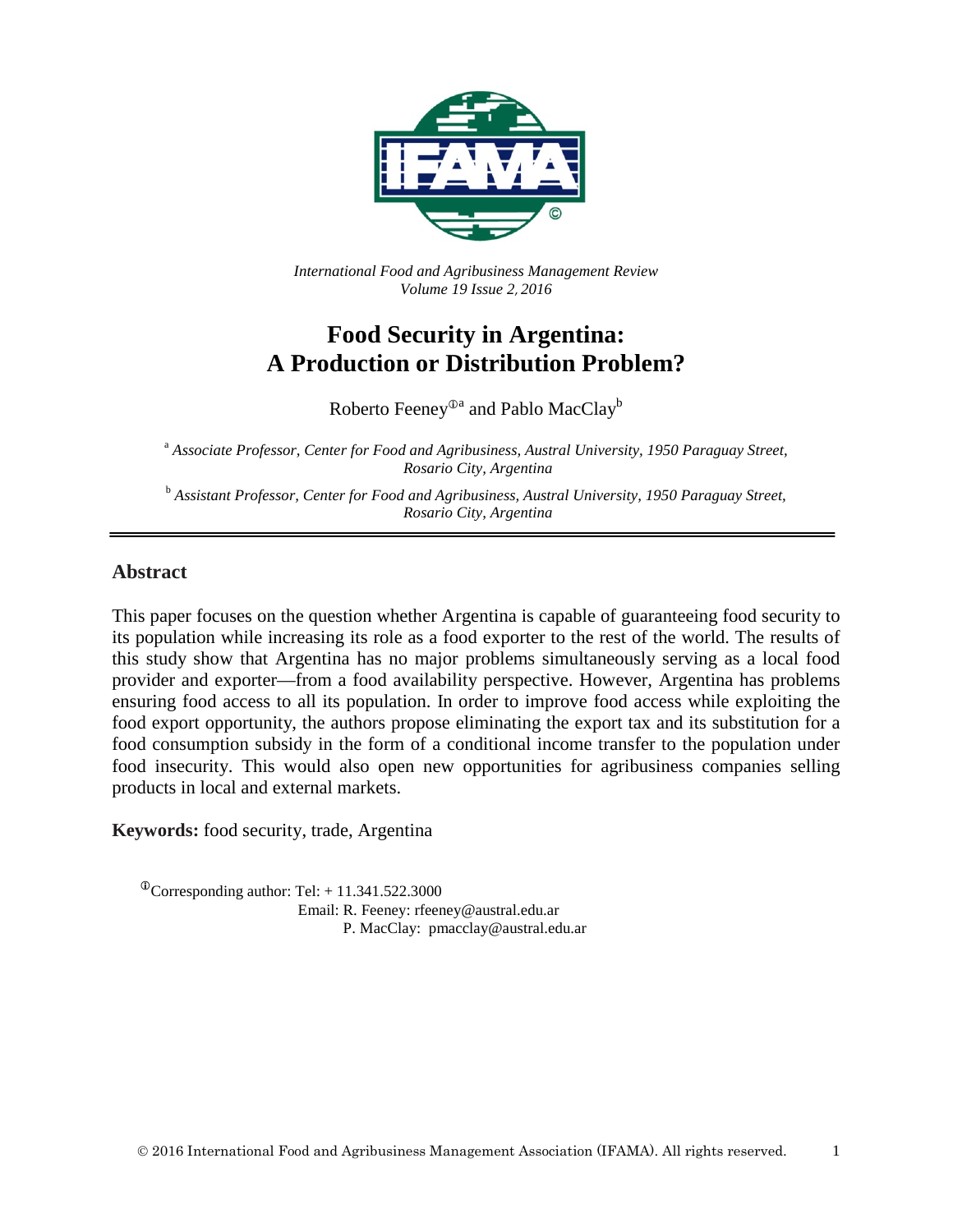## **Introduction**

Argentina has not been able to solve some qualitative and quantitative food security problems of its own population, in spite of being a producer and net exporter of food to the world. According to the data provided by the 'Observatorio de la Deuda Social Argentina' (2012), 11.2% of the families in Argentina face food insecurity problems, and 16% of them are families with children. In other words, around 5.5 million people (a total population of 42 million people) suffer some degree of food insecurity in Argentina.

The literature in agricultural economics shows that in the medium- and long-term, there is a positive relationship between agricultural production efficiency and food security (Dorward 2013; Swaminathan and Bhavani 2013). This relationship works in such a way that, when technological and economic conditions allow the increase of agricultural productivity, food availability rises and food costs for workers decrease. This increases wages, the demand for nonfood products, and general productivity and growth (Dorward 2013; Mellor 1995).

Argentina has the potential to achieve the above mentioned virtuous circle in which increased agricultural productivity leads to reduced food costs and broader access for the entire population. This poses the question of why with a potential to produce food for a population several times its current size, are so many people in Argentina suffering food and nutritional deficits.

While Argentina faces several nutritional problems, it produces sufficient food to ensure 2000 kilocalories per day to 42 million people. In Argentina 55,000 children under six years old (1.3%) suffer acute undernutrition and 700,000 children under the age of twelve (8%) suffer chronic undernutrition with manifestations of growth retardation. Anemia affects 30% of children under two years of age and 18% of pregnant woman. More than 20% of children have insufficient levels of calcium, vitamins A, C, folic acid, and essential fatty acids of the omega-3 group, and major excesses of risky ingredients—added sugars and sodium. At the same time, overweight is a prevalent (including obesity), affecting 30% of the children under six years of age, 34% school-age children, and 58% of the adults (Britos et al. 2013).

Nutritional problems have multiple causes: lack of access to food, education, food preparation, and quality issues, etc. However, Argentina has not been able to solve the basic problem of food accessibility, despite the production potential capacity mentioned above.

Public policies implemented by the national government in order to solve the food security problem since 2006 have been oriented towards limiting the exports of raw materials (grains, beef, milk, etc.) used to produce food and, in this way, reduce their costs for the local population. In other words, the national government has applied policies oriented to redirect the supply of food towards local markets rather than serving the export markets.

However, findings show that these types of policies have not proven efficient, as food prices increased above the general inflation rates and the production of some raw materials have declined. The prices of final food products from wheat and beef have increased dramatically instead of going down after imposing export restrictions. For example, the price of bread went up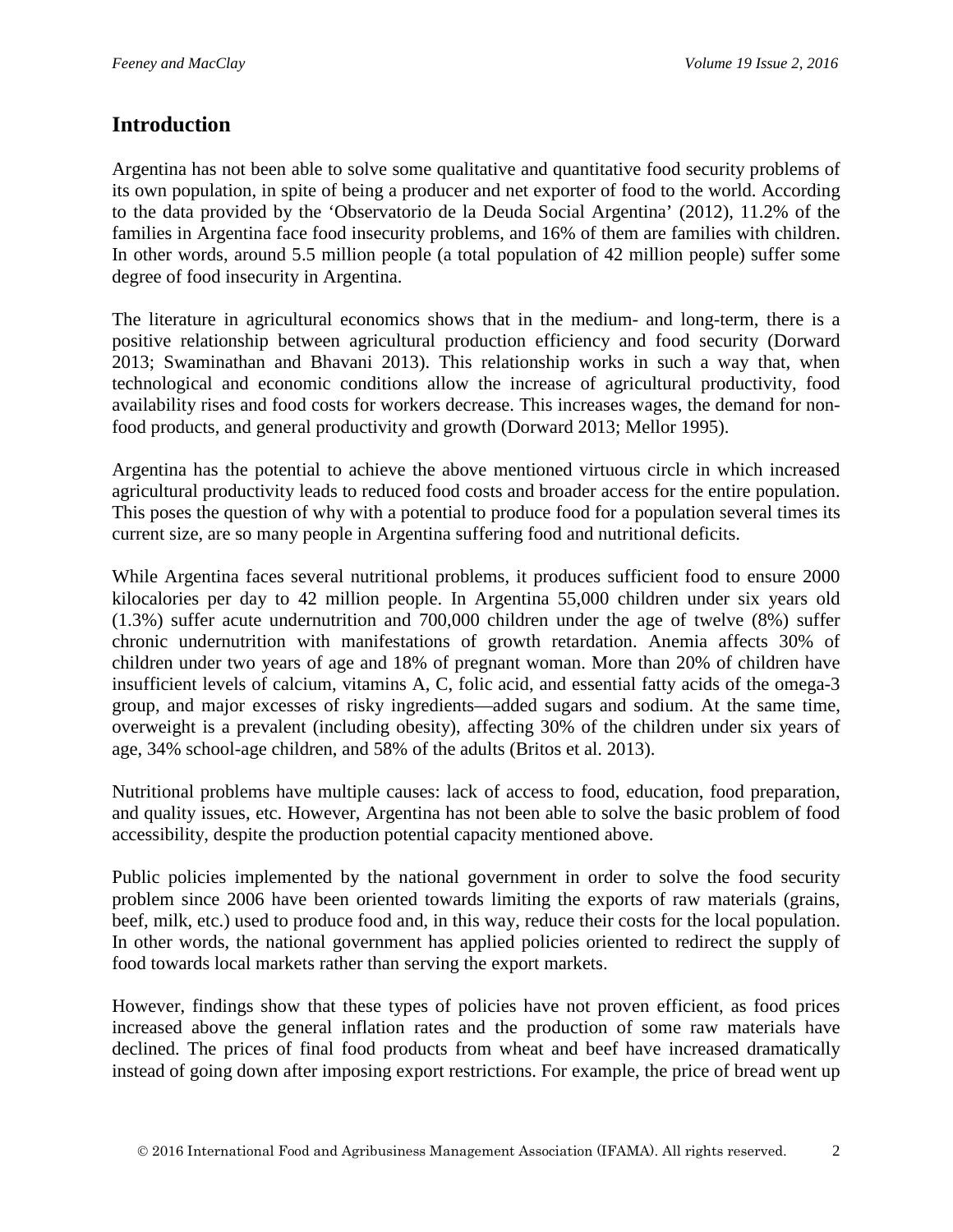50% in one semester in 2012.<sup>[1,](#page-2-0)[2](#page-2-1)</sup> Also, the sown area and production of wheat have been lower in recent years than the last 100 years of Argentina's history.<sup>[3](#page-2-2)</sup>

## **Objectives**

The main purpose of this paper is to elicit whether Argentina has the capacity to guarantee food security to its population and, at the same time, increase its role as a food exporter to the rest of the world.

The research question can be stated as: *Does Argentina have the capacity to guarantee food access to its population in sufficient quantity and quality; and at the same time, be a food provider for the rest of the world?*

## **Conceptual Framework**

### *Food Security as a Complex and Multidimensional Concept*

If global food production is ahead of food demand, why are almost 800 million people undernourished? Current figures worldwide show 2 billion suffer from micronutrients deficit (individuals who do not get enough vitamins and minerals), 1.9 billion are overweight or obese, and one out of three people are affected by malnutrition. Food security concerns have lately ascended into the political, scientific, and socioeconomic agendas not only in developing but also developed countries. Concerns are not limited to the difficulties encircling current problems but also the future challenges of feeding an increasing worldwide population (Ingram 2011; IFPRI 2015).

Food security is recognized as a complex, broad and difficult-to-define concept due to its multiple dimensions (food availability, access and affordability, utilization and safety, and stability), its interdisciplinary nature (agronomy, nutrition, health, economics, sociology and demography, among others), the wide-range of stakeholders involved (international food aid and environmental organizations, national and local governments, farmers, and consumers) and the plurality of manifestations of the food insecurity problem in areas of human health, inequality and chronic poverty, educational capabilities and human development. As world, regions, or county governments seek to address food insecurity problems, they face the intergenerational cycle of poverty and difficulties in achieving broad-base economic growth leading to a host of problems for individuals, families, and communities. (McKeon 2011; Candel 2014; Hendricks 2015).

<span id="page-2-0"></span> $\frac{1}{1}$ <sup>1</sup>For an example see:  $\underline{http://www.bbc.co.uk/mundo/noticians/2013/07/130705_a}$  argentina pan\_caro\_vs.shtml, July 10th, 2013.<br><sup>2</sup> Regarding beef prices, according to private estimates, while the general accumulated inflation rose 220% in the

<span id="page-2-1"></span>beef prices went up 330%.

<span id="page-2-2"></span><sup>&</sup>lt;sup>3</sup>For example, see article from the Buenos Aires Grain Market[: http://www.bolsadecereales.com.ar/detalle-de-las-lluvias-frenan](http://www.bolsadecereales.com.ar/detalle-de-las-lluvias-frenan-una-mayor-caida-en-la-siembra-de-trigo-6094)[una-mayor-caida-en-la-siembra-de-trigo-6094](http://www.bolsadecereales.com.ar/detalle-de-las-lluvias-frenan-una-mayor-caida-en-la-siembra-de-trigo-6094)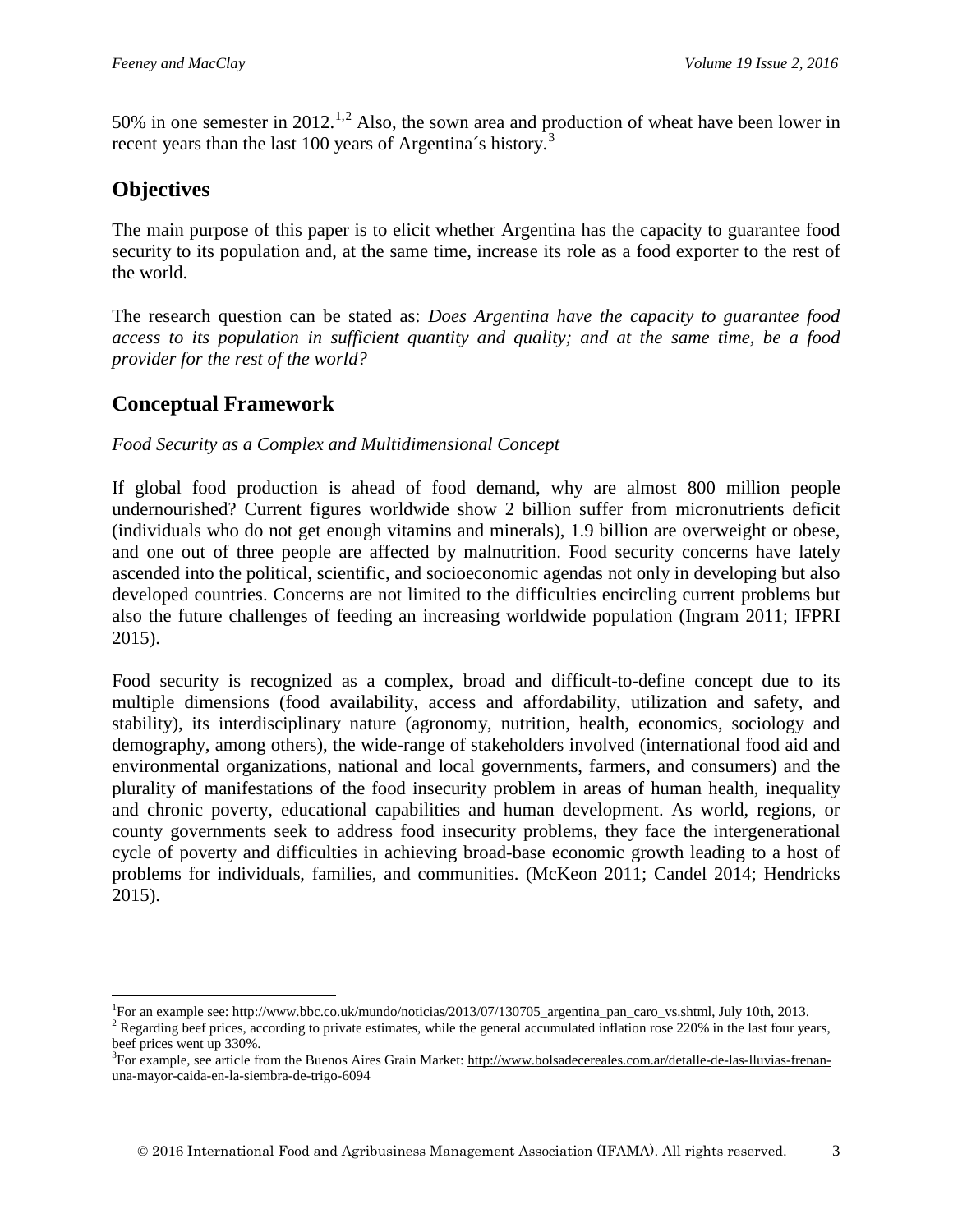Not only does food security spread across domains it also stretches across spatial scales. The government and challenges to food security can be considered on a global, regional, or national level, but have also increasingly come to be studied and addressed at the local, community, household, and individual level over the last decades (Defra 2006).

In 1996, the FAO adopted the following definition of food security: "*Food security exists when all people, at all times, have physical and economic access to sufficient, safe and nutritious food that meets their dietary needs and food preferences for an active and healthy life*". The definition was further expanded during the World Summit on Food Security (2009) by specifically adding the word *social* to the phrase "physical and economic access. Explicitly it states that the four pillars of food security include: availability, access, utilization, and stability, and that the nutritional dimension is integral to the concept.

Food availability refers to sufficient quantities of food in appropriate quality, supplied through domestic production or imports, including food aid. Food access means that people should have adequate resources for purchasing appropriate foods for a nutritious diet. Food utilization not only concerns an adequate diet, but includes access to clean water, sanitation, and health in order to achieve a state of nutritional well-being. Finally, the stability of food security is achieved when a population, household or individual has access to adequate food at all times (FAO 2006).

The first three food-security pillars are linked in a hierarchical manner: As food availability is necessary for food access and food access is connected to food utilization. The fourth pillar is stability—stability of food security over time. It focuses on the concept of resilience and how households can develop resilience to adversity, linking the short-term shocks with long-term development. Resilience interventions seek to help households anticipate and deal with economic and social stresses that lead to food insecurity, absorb the shocks, and assign economic resources so as to escape poverty (Hendricks 2015).

The FAO definition (1996) considers that a food secure a person needs sufficient, safe and nutritious food for an active, healthy life, which implies a diet consisting of sufficient energy, nutritional quality, and safety to prevent malnutrition or limitations in activity levels. The FAO 2009 version also includes: the ability to acquire socially and culturally acceptable foods and to do so in acceptable ways, as important elements in achieving adequate food access. Socially acceptable ways to achieving food access refers to conventional food sources such as grocery stores, restaurants, and government assistance and food kitchens. It also highlights the importance of food quality when it refers to safe and nutritious food. However, it does not explicitly mention food supply elements of food security such as agriculture and food production, even if agriculture production and productivity is a key element in increasing food availability for a growing population (Campbell 1991).

Radimer et al. (1990) explain the four common aspects to the experience of food insecurity: i) a quantitative aspect of not having enough food to eat, ii) a qualitative aspect, related to the types and diversity of food a person consumes, iii) a psychological aspect, manifested as feeling of anxiety regarding food deprivation, iv) a social or normative aspect, by which individuals evaluate their own situation in terms of the generally accepted norms as the number of meals or the socially accepted ways to obtain food.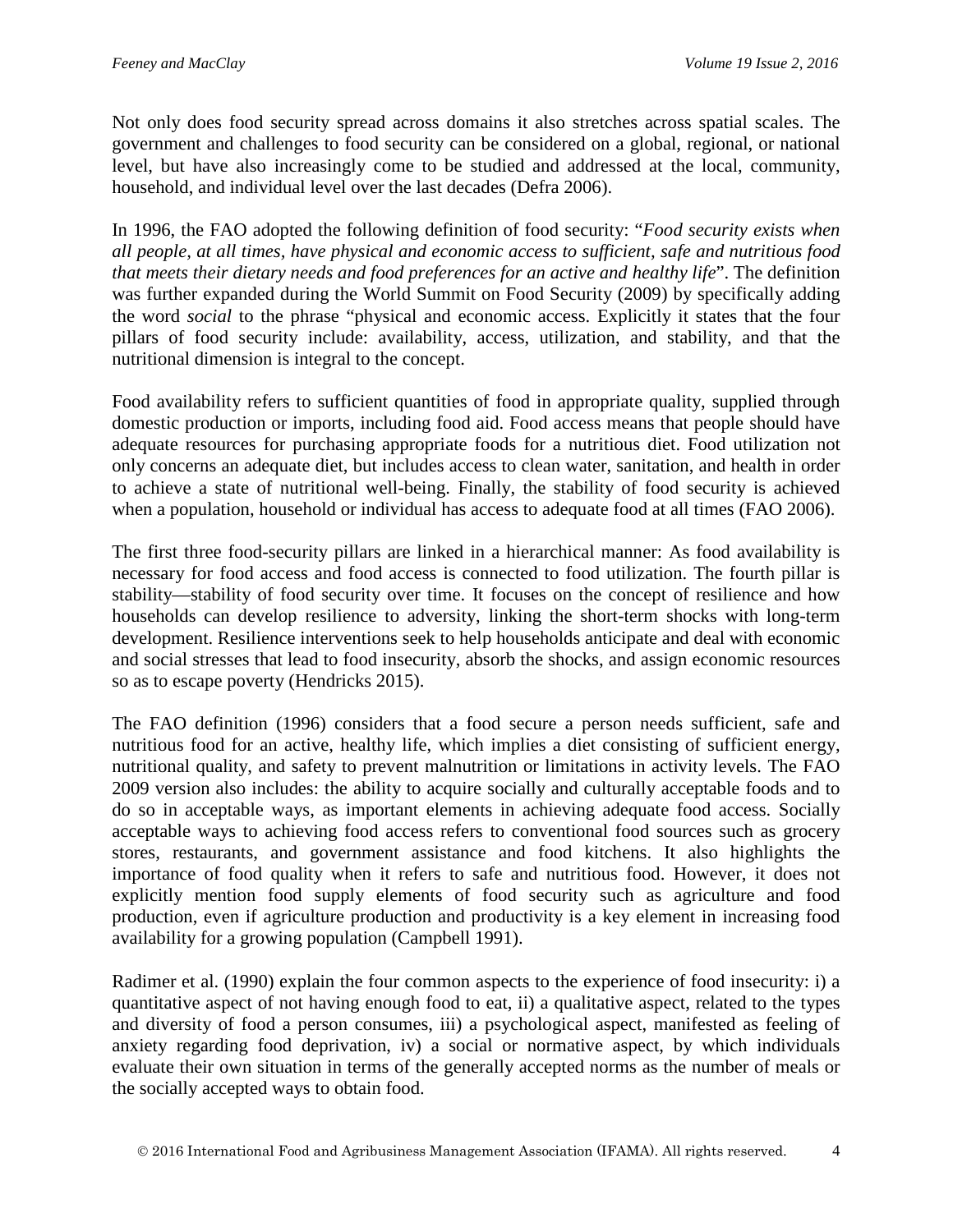Research has shown that there is a continuum of experiences of food insecurity. The first sign of possible food insecurity is a worry over the future of possible food shortage or the means of how to purchase it. When the first signs of food shortage appear, households find ways to cut food consumption such as using cheaper ingredients and choose more energy-dense foods to prevent hunger. This food consumption reduction and lower dietary quality may lead to hidden hunger, as a result of micronutrient deficiency. These deficiencies make people more susceptible to illnesses and further compromise their nutritional health. Acute food insecurity can lead to acute hunger, in which hunger is a daily reality, and severe forms of undernutrition are common, such as stunting and wasting. Starvation would be the extreme experience of food insecurity (Hendricks 2015).

### *Food Security Governance*

*"The world now produces enough food to feed its population. The problem is not simply technical. It is a political and social problem. It is a problem of access to food supplies, of distribution, and of entitlement. Above all, it is a problem of political will."*

**Source.** Boutros Boutros-Ghali, Conference on Overcoming Global Hunger, Washington DC, November 30, 1993. From Ingram (2011, 46))

Food security is a complex problem and its solutions should not only consider the technical and environmental perspectives but the social, economic, and political aspects as well. Food security is a multidimensional topic that involves aspects as broad as sustainability, human health, dietary quality, and human rights. Taken together with conflicts about the roads to follow, this multidimensionality implies that a final solution is very hard, if not impossible, to reach. This does not mean that nothing can or should be done (Termeer et al. 2015).

According to Candel (2014), food security has the characteristics of a wicked problem. These are problems that are not fully understandable before the solution is formulated; they are ill defined, ambiguous and contested. Each wicked problem is new and unique, and is never definitively solved and is not subjected to the stopping rule. The specificity of wicked problems results in the fact that it is difficult to treat them in a traditional way, when the problem is defined, analyzed and solved in several stages (Grochowska 2014).

In order to address such a complex and contested topic as food security requires a well-designed and comprehensive governance regime, not only at a global but also at a national and subnational level. Food security governance refers to different ways to steer or manage food security problems, integrating the perspectives of different stakeholders and governance levels. The sum of these arrangements would ideally form a governance regime that manages to transcend and align the plurality of sectors, policy domains, governance levels, ideas, and actors, in a holistic manner (Oosterveer 2007; Margulis 2013).

In 2011, FAO established that "*governance for food and nutrition security relates to formal and informal rules and processes through which public and private actors articulate their interests, and decisions for achieving food and nutrition security (at local, national and global level) are made, implemented and sustained*." Under this view, food security governance is characterized by a wide variety of conflicting ideas about how food security could be effectively addressed,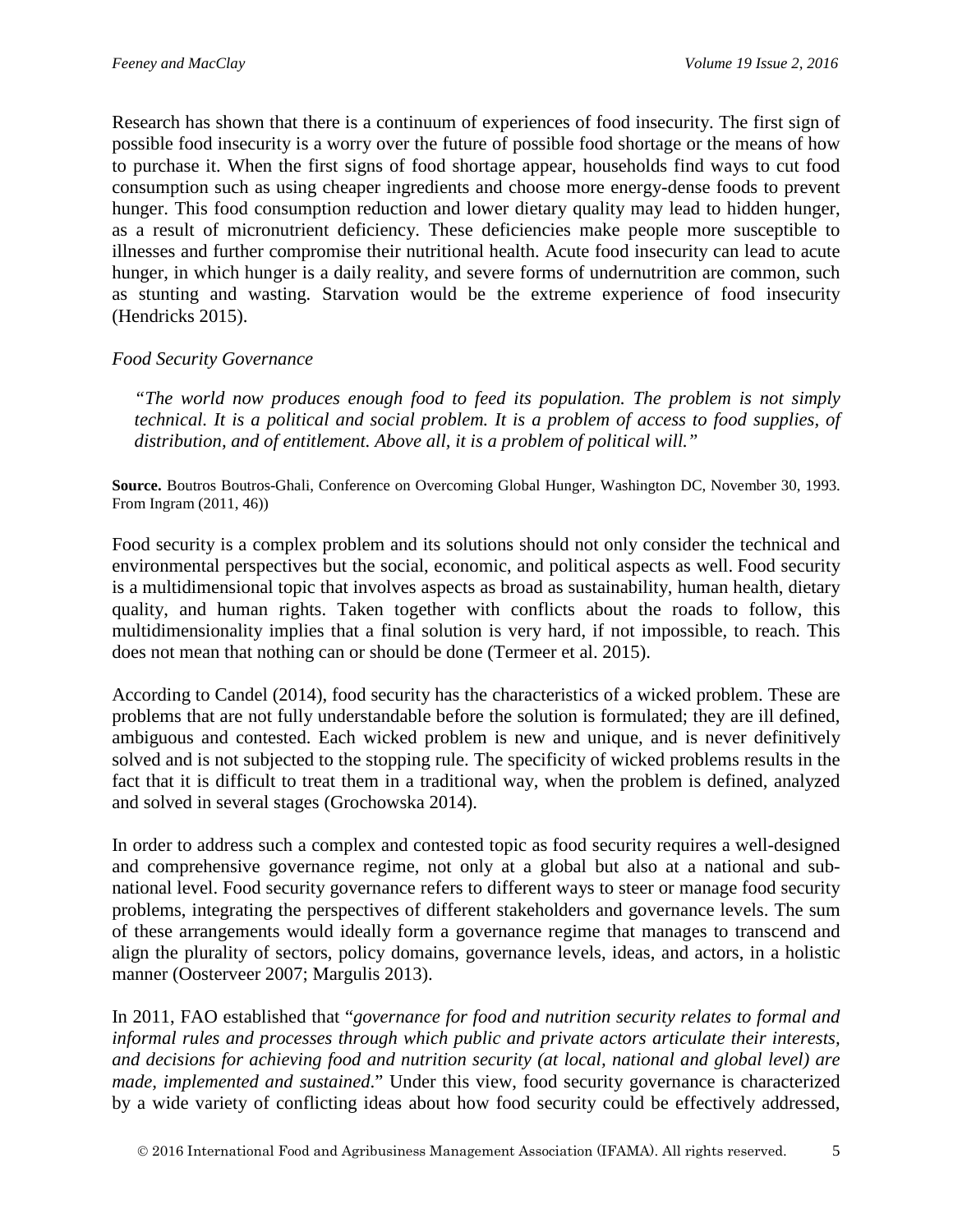involving a wide array of stakeholders, who have different and sometimes incompatible interests and ideas. Governance would be associated with the formal and informal rules and procedures by which public and actors interact, discuss and make decisions in order to solve food insecurity problems.

Presently there is not a truly authoritative and encompassing institution at a global level to address food security concerns across sectors and levels, with the exception of the Committee on World Food Security (2012), which endorses policy recommendations and guidelines on a wide range of food security and nutrition topics. Instead, there is a broad range of institutions and forums with overlapping jurisdictions and responsibilities, but none of which act holistically and inclusively. This governance vacuum at the global level makes it difficult to tackle both structural hunger and sudden food crises. Similar dynamics play at the national and local level (Candel 2014; Mc Keon 2011, Timmer 2014).

An effective food security governance system would require coherence, integration, and coordination across multiple levels. It requires policies and programs that mutually reinforce each other, thereby contributing to sharing goals and outcomes. In terms of governance modes, the concepts of adaptive governance, collaborative governance, and boundary organizations can be useful in building an effective food security system. Adaptive governance refers to the development of processes that improve management by learning from the outcome of management strategies previously implemented (Termeer et al. 2015). Collaborative governance would bring public and private stakeholders together in collective forums with public agencies to engage in consensus-oriented decision making (Ansell and Gash 2008). At the same time, coordination between governance levels needs to be stimulated, so that drivers of food insecurity are addressed on the appropriate level. By leading the coordination process, boundary organizations can play an important role (Misselhorn et al. 2012).

The next section focuses on food security issues at a national level, reviewing the strategies Latin American countries have adopted in terms of policy interventions to tackle the food security problem. Later we will center our attention on Argentina's food security governance institutions and the problems they face.

### *Food Security Challenges in Latin America*

In the last twenty years (1992–2014) Latin American and Caribbean countries have improved significantly in terms of food security and nutrition, especially in the fight against hunger and malnutrition. The percentage of the population affected by hunger diminished from 14.7% (1992) to 5.5% (2014), almost halving the absolute number of people suffering hunger reduced from 66.1 million to 34 million. This means that over 30 million people have overcome hunger since 1992. Also, stunting in children under five years of age has been reduced from 24.5% in 1990 to 11.6% in 2014 (FAO 2015).

Concerning food availability, this region has required an increasing amount of food to feed its entire population, in terms of calories with a regional average of 2,655 calories per person per day to more than 3,000 in the last available estimate—an increase of 13% in the last twenty-five years. This region produces 10% of the world's food production, and annually it delivers 220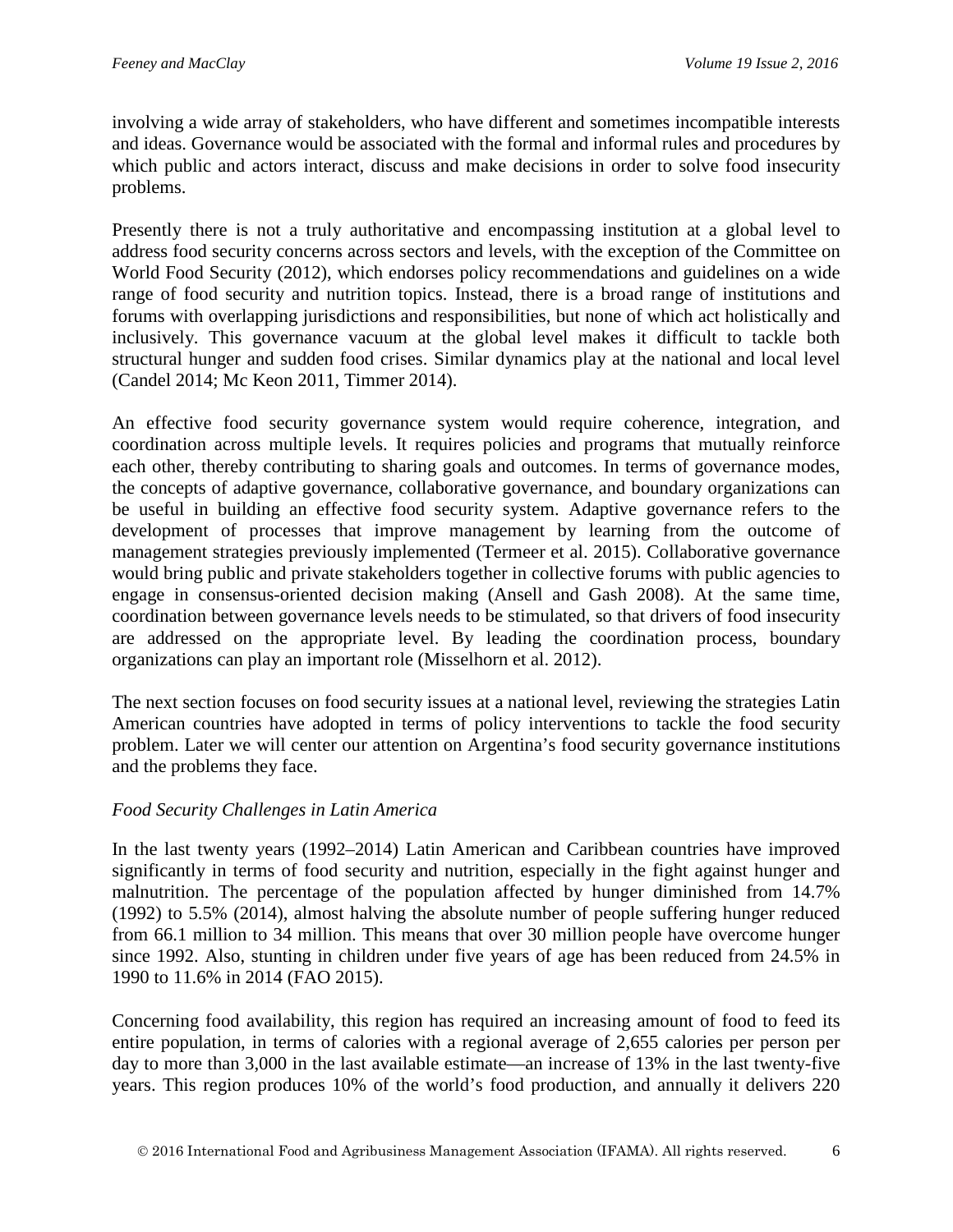million tons of cereals. However, Latin America and the Caribbean not only face hunger but rising obesity and overweight trends affecting almost 25% of the adult population.

These achievements in food and nutrition security goals were driven largely by the positive macroeconomic growth in the Latin America and Caribbean region during the last ten years (2004–2014), as well as the political commitment to fighting food insecurity shown by the countries of the region. The importance that the region places on food security issues is shown by the approval of the Plan for Food Security, Nutrition and Hunger Eradication of the Community of Latin American and Caribbean States (CELAC) 2025, the main regional body of economic and political integration (CELAC 2014).

The CELAC plan is the culmination of a long process characterized by the implementation of various public policies focusing on the most vulnerable households. These include conditional cash transfer programs, support to family farming, and school feeding programs, among others. The development of public policies has integrated not only technical components, but includes a comprehensive discussion of the institutional frameworks governing the relationship between state and society, and the activities which are specific to political activity. All this has allowed food and nutritional security to be part of the political agenda in the countries of this region, through a consensus which facilitates the sustainable implementation of intervention strategies (Beduschi et al. 2014; FAO 2015).

Food and nutritional insecurity is a complex problem and there is no universal recipe to solve it. However, the positive experiences of counties such as Brazil and Mexico in Latin America suggest that there are a number of common elements that serve as a guiding point, in terms of establishing a food governance system: i) the importance of political commitment from the State; ii) the participation of a wide spectrum the of the civil society through formal spaces of dialogue, iii) a holistic approach that combines the strengthening of social protection systems with measures to support production; iv) a systemic and inter-sectorial approach; v) the necessary practice of inter-sectorial coordination in designing and managing public policies and vi) the development and strengthening of legal frameworks to consolidate progress and provide adequate budgets and resources ensure food security (FAO 2014).

# **Argentina Export Opportunity Limitations**

The world is facing a structural change in terms of the relative growth paths of developed and developing countries, which opens new opportunities for food export countries such as Argentina. Developing and emerging economies, especially but not exclusively in Southeast Asia, are growing at a much faster pace than developed countries. According to Llach & Harriague (2008, 2010), developed countries in the next twenty-five years will pass from having a 50% percent of the world GDP to a little more than 20% while developing countries will grow from roughly 50% to almost 80%. Developing countries have an urban population and a rising number of people reaching the middle classes, which explains why most economic growth will come from these countries in the future; and thus, increasing the demand for proteins and food.

Based on growth scenarios and demand for different food products extrapolated through historical values of elasticity and constant prices from 1990-2005, Llach and Harriague (2008,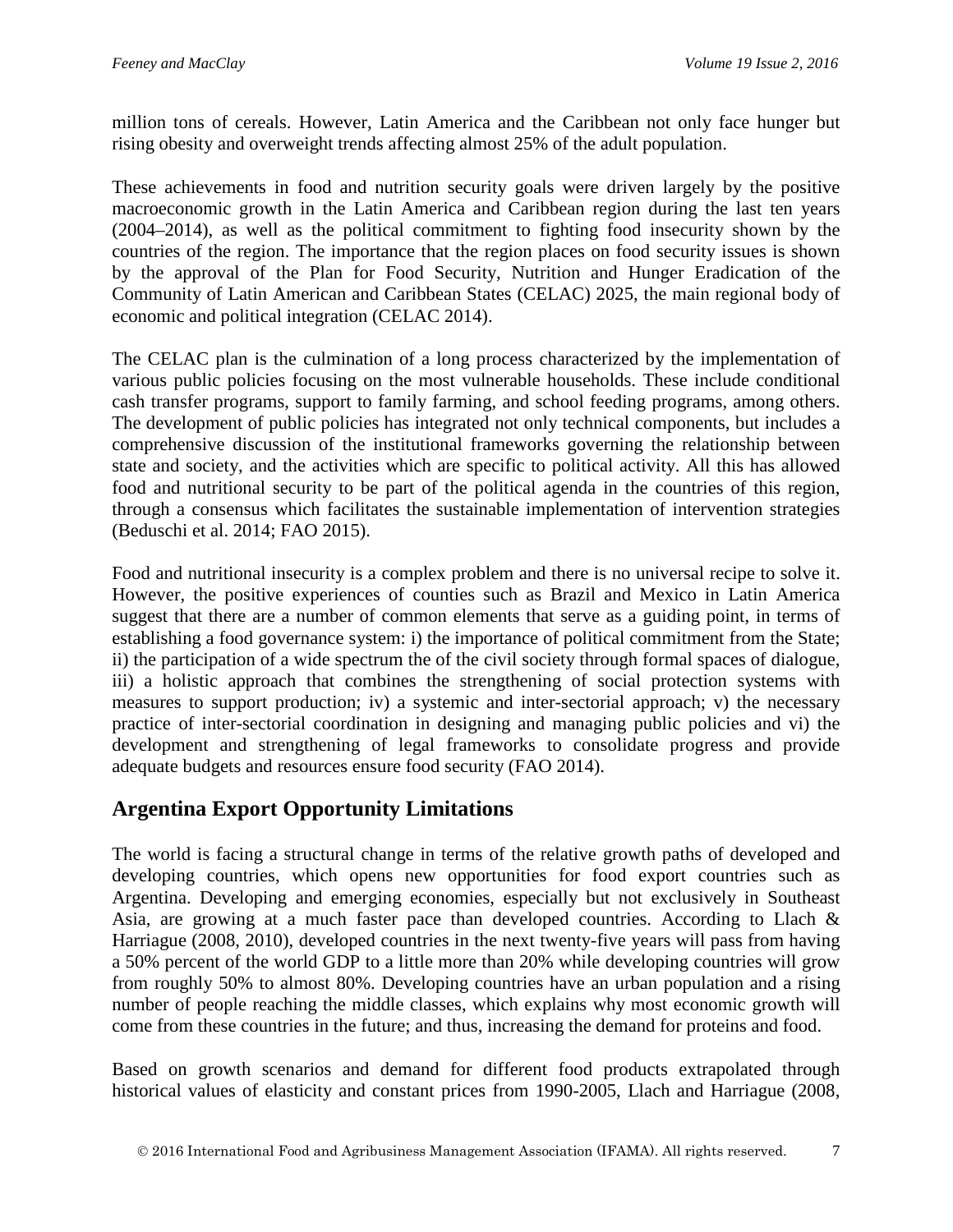2010) concluded the trend will continue through 2020. Emerging and developing countries will increase consumption of food products in the following percentages: 98.3% in beef; between 85.7% and 87.9% in poultry; 88.5% in dairy products; 88.9 in wheat; 94.5% in corn; between 95.3% and 97.4% in soybeans; 71.0% in sunflower; 98.8% in fruits (apples and pears) and 84.2% in fruits (citrus).

This is good news for Argentina, a country not only possessing abundant fertile lands, but also agricultural production and product know-how. The Argentine agricultural sector has increased its productivity substantially in the recent years—total productivity grew 4.4% annually from 1990 to 2008 due to the increasing availability of technology, the accumulation of managerial and technical proficiency, and the development of efficient input supply and grain handling systems (Lema 2010).

Will Argentina take advantage of these new opportunities of increasing its agribusiness exports? Since 2006, public policies in Argentina have been created to reduce domestic food prices and increase food availability for the internal population, in particular for products such as beef, pork meat, flour, poultry, and dairy. The means to achieve this goal was to restrict exports of food raw materials, so as to insulate their local food markets and cap food prices from the inflationary pressures of world markets. The two main instruments used to restrict food exports and insulate the local market were through export taxes and export permits of food raw materials.

The export tax allowed Argentine food processing companies to obtain their raw materials at a price substantially lower than international prices, measured in US dollars. The idea behind this policy was to convert cheaper inputs into final goods so that consumers could benefit from less expensive products.

The export taxes creates a transfer from farmers to local consumers and food companies through the lower prices they pay for food and raw material inputs they buy; and direct transfer to the government through the export tax. The total transfer from farmers to consumers, food companies, and government from 2007 to 2012 was estimated at eleven million dollars a year equivalent to 26% of the total gross receipts of Argentine farmers. This includes the transfer from farmers to the Federal Government, which amounted to an average of nearly \$7.5 billion a year (Gallagher and Lema 2014; Llach and Harriague 2010).

In addition to the export taxes, a system of export quotas was implemented in 2006. This system called Exports Operators Registry (ROE, as per its initials in Spanish), works for beef (red ROE), milk (white ROE), wheat and corn (green ROE). The permissions to export are handled by the government through the National Office of Agricultural Commerce Control (Oficina Nacional de Control Agropecuario or ONCCA). The aim of this office is to guarantee the supply of food products in the local market. In order for a company to obtain export permission from the ONCCA (among other requirements), the total registered physical existence of the primary product in Argentina should be higher than the minimum existence of stocks set by the government.

The export quota is designed to limit the demand for the product by exporters, and in this way restricts competition among exporters. Once the exporter has the permit, knowing that the legal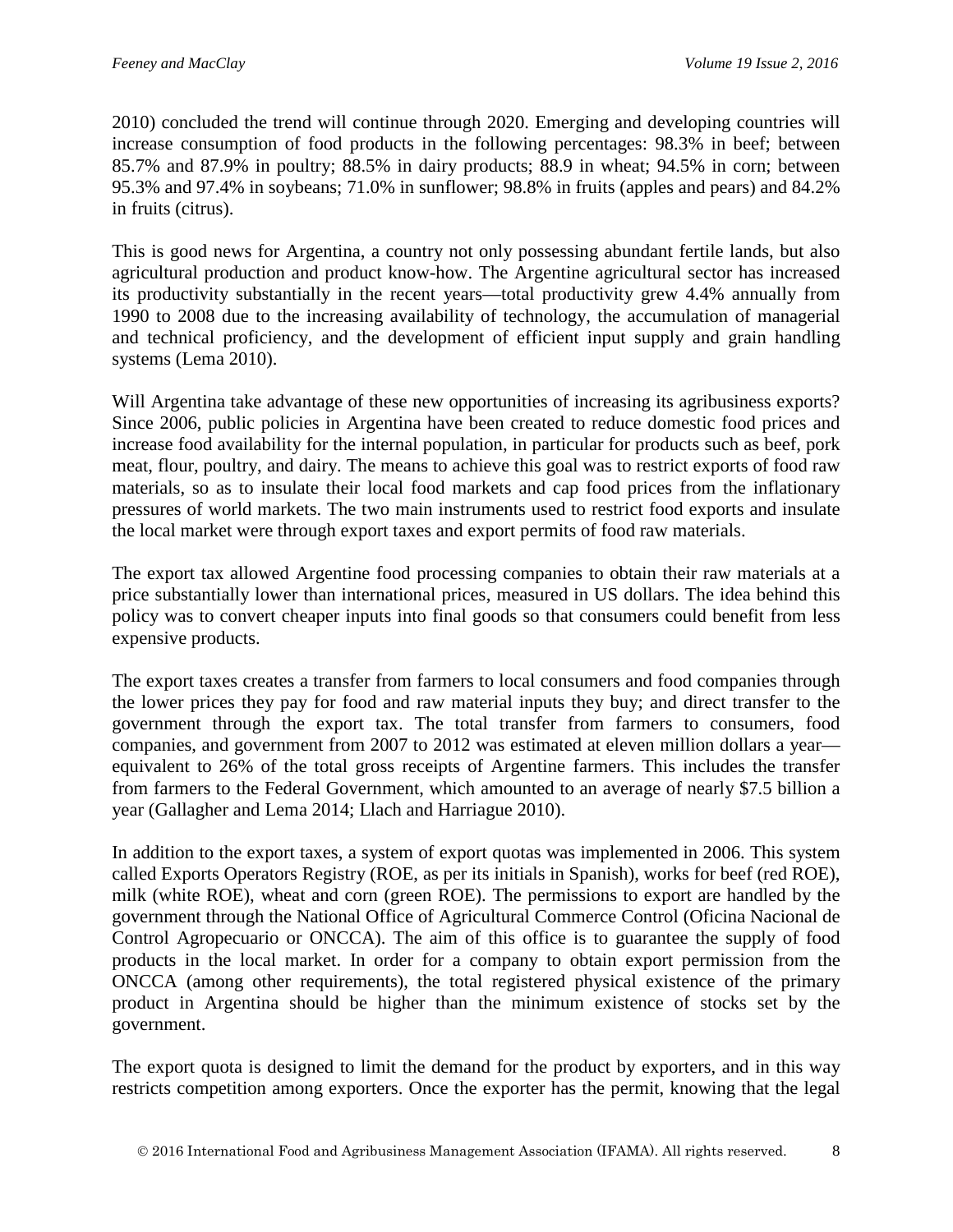quantity to export established by the quota system is less than the available amount of the product, the exporter offers farmers a lower price. Additionally, once exporters reach the quantitative limit of product established by the government, they exit the market, and the price of the primary product is now dependent on local conditions, such as the disposition to pay by local processors. Thus, local processors finding large amounts of raw materials available in the local market and are willing to pay less than in a situation without the export quota restriction. In both situations, the quota or export permit system harms farmers, while exporters, food processors, and consumers may benefit.

In addition to the export taxes and quotas, the government established a price subsidy system for food processors and small farmers who sell their primary products in local markets. This includes wheat, livestock, and dairy products. The subsidy is calculated as the difference between the market price and a domestic reference price established by the government. The subsidies for processors are conditional on maintaining the prices of their products within set limits. The logic behind these subsidies is to help local processors, compete with the export sector, obtain cheaper primary products and reduce food prices in local markets. However, these subsidies were given out without any real objective criteria and introduced many resourceallocation inefficiencies (Gallagher and Lema 2014).

The combination of export taxes and quotas (plus subsidies) in the short-term result in increases in the consumption of food products while agricultural production is initially less affected but gradually reduced. When agricultural producers take into account the profit losses in the new scenario with export taxes, they start to produce less. This leads to a shorter supply of raw materials and more problems to ensure cheap food products in local markets and higher uncertainty—which results in lower investment and long-term supply. Additionally, a host of problems ensues from the scheme in terms of efficiency in resource allocation and rationing of subsidies among potential claimants (Gallagher and Lema 2014; OECD 2010).

Recently, Argentina lost the opportunity to export an extra \$15 billion dollars a year due to the application of export restrictions in the form of quantitative restrictions and taxes. Similarly, agricultural production could have grown by \$25 billion dollars a year. In terms of food prices, food product prices are growing as much as average inflation, not less. Private inflation rate estimates for 2014 were 38%, with a 35.6% increase in food prices in the city of Buenos Aires (Llach 2015; CIPPES 2015).

To summarize, Argentina has not taken advantage of the huge opportunities to increase its agricultural and food export and production due to agricultural policies introduced since 2006 with the aim of isolating the local food markets from world price pressures. This system favored neither farmers nor final consumers. Farmers did not increase their production nor their exports and faced a reduction in profits. Local consumers were not capable of benefiting from reduced food prices since in the mid-term food prices increased substantially due to the misallocation of resources and disincentives. Having reviewed the policies in Argentina, we can say that government measures have deliberately created a short-term trade-off between increasing food exports and addressing the food security issues in the local economy. Let us have a look at the current food security situation in Argentina.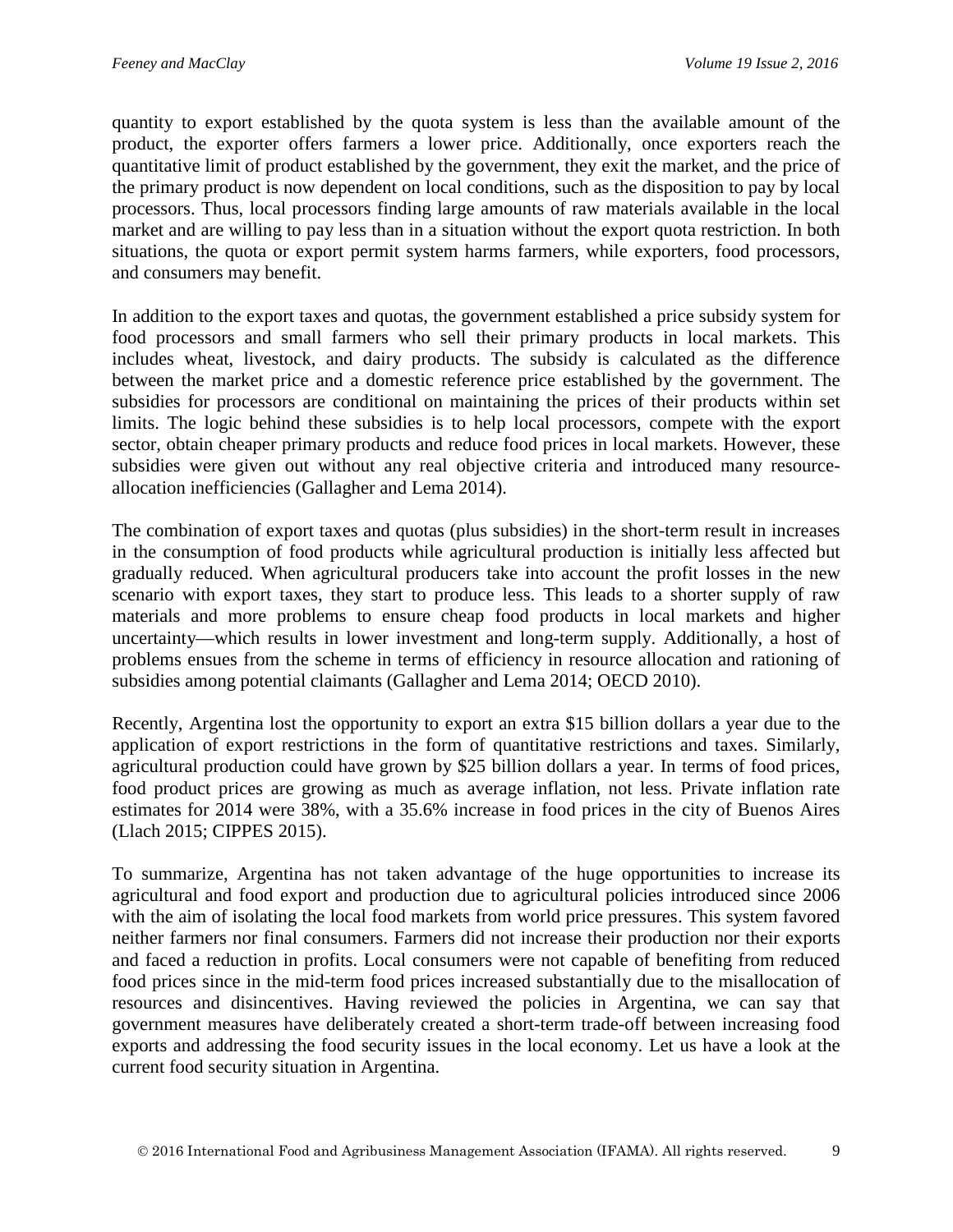# **The Food Security Situation in Argentina**

According to the estimates of the Observatorio de la Deuda Social (2012, 2014), 20% of the children up to seventeen years of age have suffered some sort of food insecurity in Argentina, and half of them have had severe food insecurity problems. Among the general population, 5.5 million people are under food insecurity, and also half of them are critically food unsecured. One-fourth of the children in Argentina receive food for free from schools kitchens or charity organizations. Acute malnutrition as such is a relatively marginal problem affecting 1.3% of the children, and 8% of the children suffer from some sort of chronic malnutrition.

There are three main government policies to tackle food insecurity problems (Aulicino and Díaz Langou 2012):

- a. Distribution of food packages to households: 1.8 million food meals are delivered each year to households under food insecurity, benefiting 3.8 million people.
- b. Food kitchens in schools and local communities: Almost 15,000 kitchens receive subsidies to feed four million children breakfast and lunch every day.
- c. The Maternal Infant Plan: Started in 1937, this plan provides milk to pregnant women, as well as fortified milk. By 2014, this program had a budget of \$250 million, it benefiting more than four million people, and delivering 17,000 tons of fortified milk.

The primary food security program in Argentina is the National Plan of Food Security, created in 2003 with the aim of guaranteeing the right to food for all the population. It is specially focused on assisting children under the age of fourteen, pregnant women, handicapped people, and the elderly living in poverty. Around 1.83 million families received food assistance, benefiting seven million people in poor households with food and electronic fund transfers to buy food. The total budget of the National Plan of Food Security was about \$350 million dollars in 2014, according to the Argentine National Budget (Ministry of Finance 2015).

Based on the information presented, Argentina is far from achieving food security. This problem affects 16% of the households with children and more than 11% of the general population, in spite of the government efforts to solve the problem with different assistance programs. The previously described policies, adopted by the Argentine government to untie local from international markets, seem to have not achieved its proclaimed goals. This puts pressure on the government and society as a whole to seek ways to remedy this problem.

# **Methodology**

### *Approach and Methods*

This research is a descriptive and quantitatively oriented, as key concepts of food security (availability and accessibility) and food exports are measured in order to answer our question: whether Argentina has the conditions to guarantee food security to its population and, at the same time, increase its role as a food exporter to the rest of the world.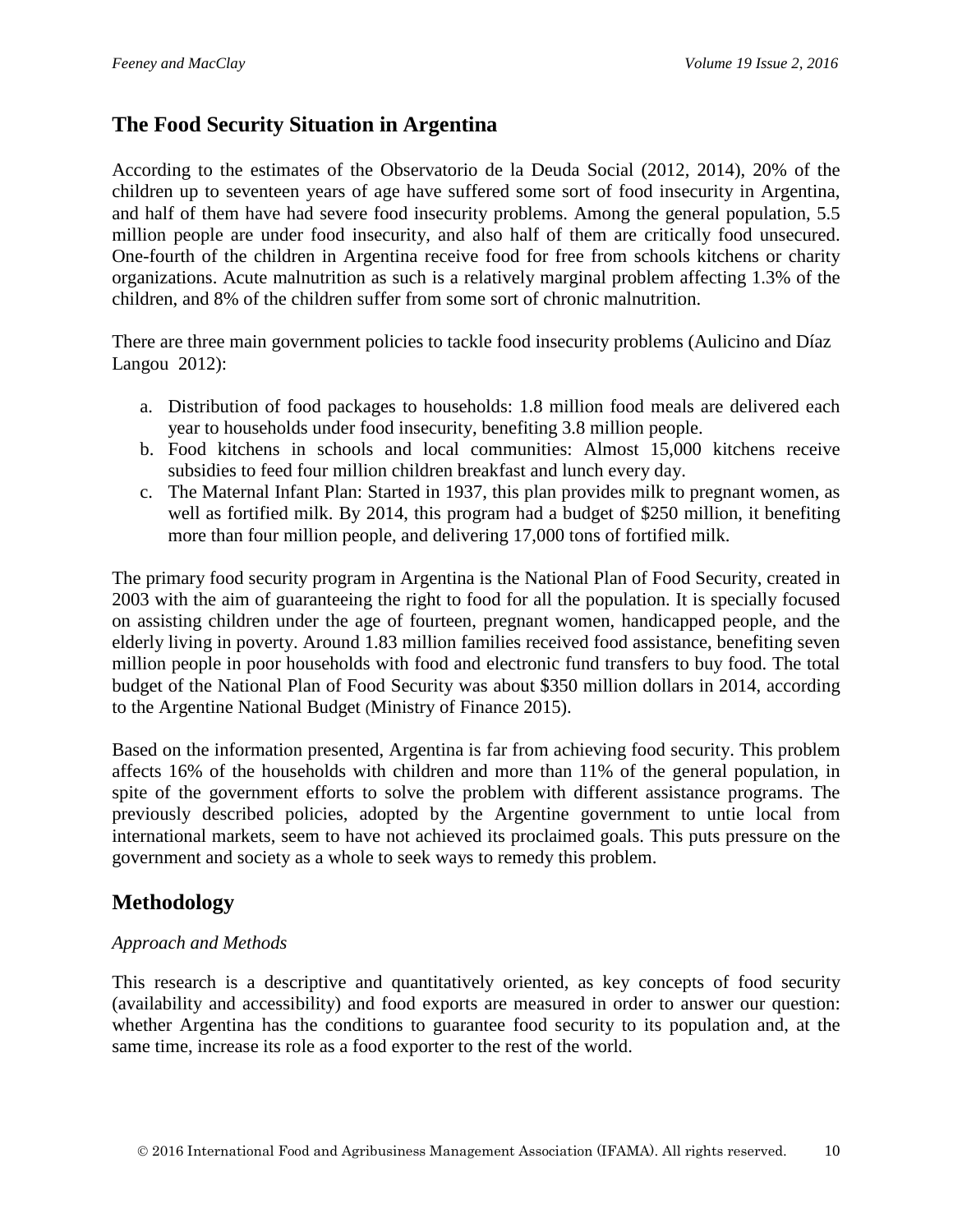In order to measure food availability a food balance sheet tool is used presenting a comprehensive overview of the food supply in a country for a certain period of time. The food balance sheet shows the sources of supply and utilization for each group of food products. The total production and imports in addition to the available stocks of a foodstuff defines its total supply; while demand is composed of human consumption, animal consumption, and other uses, on the one side, and exports on the other (FAO 2001).

By bringing together food and agricultural aggregated data, food balance sheets are used to examine the food and agricultural situation of a country. In terms of food availability, it helps analyze the surpluses and deficits of each food category in a country. It is also useful to make projections of future needs, setting production and trade targets, making relationships between food supply and malnutrition, and establishing nutrition and food policies.

Food balance sheets provide data from a food supply or availability perspective, linked with the Malthus approach.<sup>[4](#page-10-0)</sup> It does not give any indication of the dietary content of the food consumed in different countries or by different socioeconomic groups. For detailed information on the food supply for different consumption groups, food consumption surveys are needed; these surveys complement the information provided by the food balance sheet (FAO 2001).

We estimate the food balance sheets for the following fifteen food groups: Oil (soybean, corn, sunflower), beef, poultry, pork, fish, fruits (bananas, apples, oranges, and tangerines and pears), eggs, dairy, wheat, corn, vegetables, root vegetables (potatoes and sweet potatoes), sugar, legumes and rice.

### *Health Food Basket*

Nutritional needs are defined as the type and amount of food that constitute a normative healthy food pattern. This pattern shall not only satisfy quantitative criteria (amount of kilocalories, micronutrients, and macronutrients) but also shall not exceed maximum intake limits of four critical ingredients: added sugar, sodium, saturated fat and *trans* fat.

The healthy food basket is based on a health food pattern, which is calculated based on normative criteria, i.e. adjusting consumption of essential nutrients to recommended amounts and limiting those in which an excess may imply a risk for health. This healthy food pattern considers the possibility of reaching those levels of consumption in a progressive way. Even if such a pattern may seem unreachable in the short term, public policies should consider it since the Argentine traditional diet shows several unhealthy biases. Even as a normative target operating as a long-term goal needs to be a part of the food policy debate (Britos et. al. 2012).

The type of food included in a normative nutritious pattern such as the one described should be both adequate for the culture of the society and accessible for the population. In this line of

<span id="page-10-0"></span><sup>&</sup>lt;sup>4</sup> The Malthusian approach to food security focuses on the goal of achieving equilibrium between population needs and food supply: in order to maintain this balance, the growth rate of food availability should be not lower than the growth rate of population (Burchi & De Muro 2012).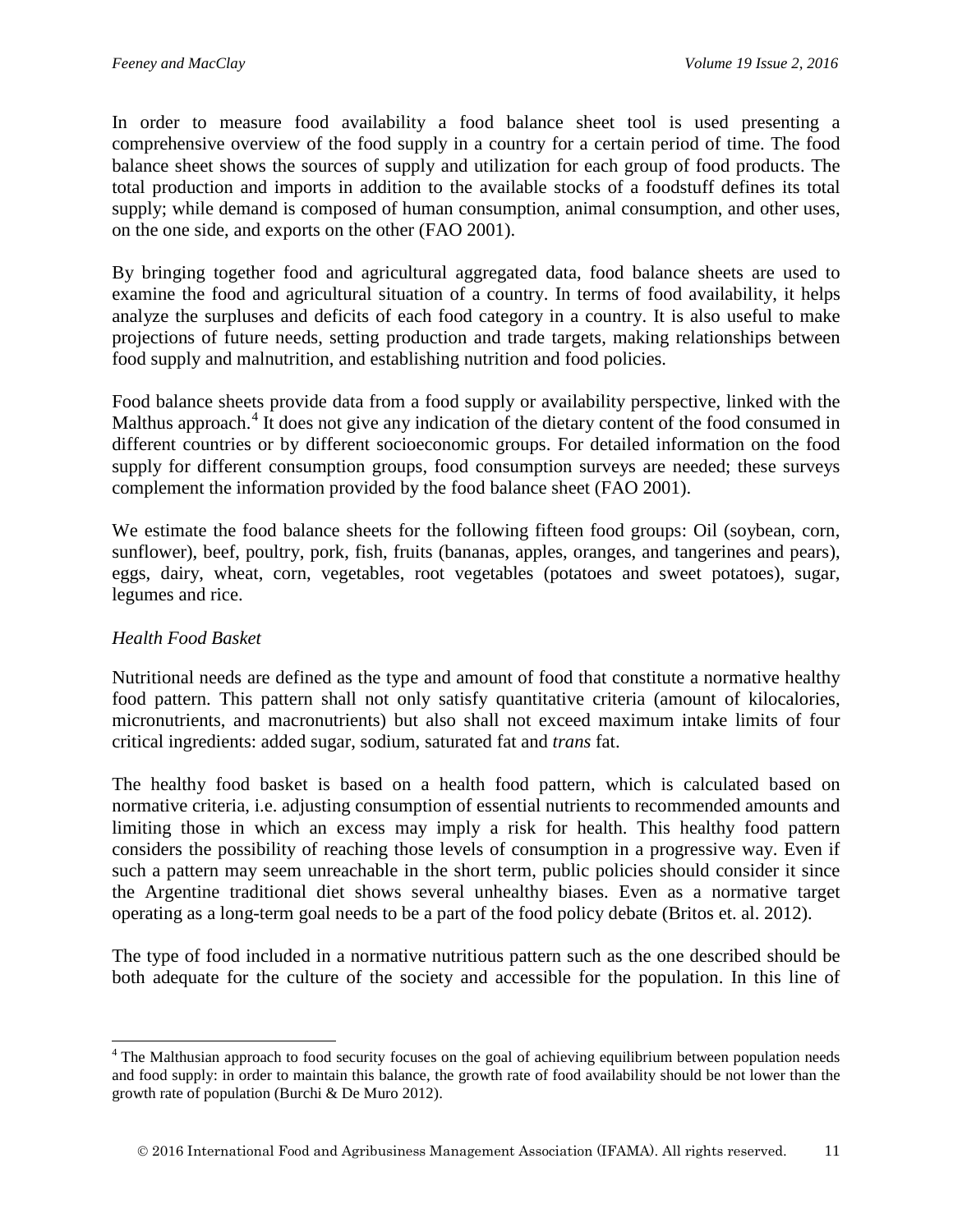analysis, CEPEA has developed a nutritious pattern that is consistent with the 2015 Food Guide for the Argentine Population.

From a nutritional perspective, eight food groups are included: vegetables (non-starchy); fruits; dairy products (milk, yogurt and cheese); eggs and meat (beef, pork, poultry and fish); oil (sunflower, corn, soybean and olive); grains, cereals and legumes; rapidly absorbing cerealderived products (such as bread, other wheat flour derivatives, refined cereals derivatives, and starchy vegetables) and sugar. The first six categories are associated with high-density nutrients<sup>[5](#page-11-0)</sup> (or high nutritional quality). The concept of food safety, understood from a healthy perspective, prioritizes these categories over the rest.

Table 1 reflects the total quantity of food (for the entire Argentina population) in six categories of better nutritional quality encompassing nutrient necessities within a healthy diet, its respective nutritional gaps and the increased or diminished amount in each case. Food gaps are defined as the difference between actual consumption and consumption within healthy parameters for a certain type of food.

|                          | <b>Annual necessity for</b><br>the whole Argentine<br>population <sup>1</sup> | Nutritional Gap <sup>2</sup> | <b>Incremental needs</b><br>(Increased consumption) or<br><b>Diminished needs</b><br>(Decreased consumption) |
|--------------------------|-------------------------------------------------------------------------------|------------------------------|--------------------------------------------------------------------------------------------------------------|
| Vegetables (non-starchy) | 6.93                                                                          | $-56$                        | 3.88                                                                                                         |
| Fruits                   | 6.93                                                                          | $-69$                        | 4.78                                                                                                         |
| Dairy                    | 10.94                                                                         | $-43$                        | 4.70                                                                                                         |
| Grains, cereals, legumes | 1.73                                                                          | $-67$                        | 1.16                                                                                                         |
| Meat and eggs            | 2.60                                                                          | 105                          | $-1.39$                                                                                                      |
| O <sub>il</sub>          | 0.52                                                                          | $-2$                         | 0.01                                                                                                         |

#### **Table 1.** Food needs and nutritional gaps in categories for high nutrient density.

Note. <sup>1</sup>Expressed in millions of metric tons. Over an estimated population of 42.2 million people in 2015.

 $2^2$  Percent of consumption deficit or excess in relation to the healthy normative pattern.  $3$  Expressed in millions of metric tons for entire population.

**Source.** Elaborated by CEPEA (2015).

Table 2 shows nutritional gaps (in this case, showing an excess) for food of lower nutritional quality and its consequent necessity for diminished consumption.

The process of calculating nutritional gaps does not allow working with individual food categories, which is why eight broad categories are used in the process.

Consequently, it is necessary to develop a food basket with individualized categories in order to analyze the results. This requires working with individual food types. These nutritional gaps were applied to the actual consumptions of fifteen individual food categories (previously enumerated in this document), in order to render a healthy food basket.

<span id="page-11-0"></span><sup>&</sup>lt;sup>5</sup> Nutrient density is a parameter indicating the nutritional quality of certain foods, and is defined as the content of individual nutrients per unit of energy (kcal). It is usually expressed over 100 or 1000 kcal.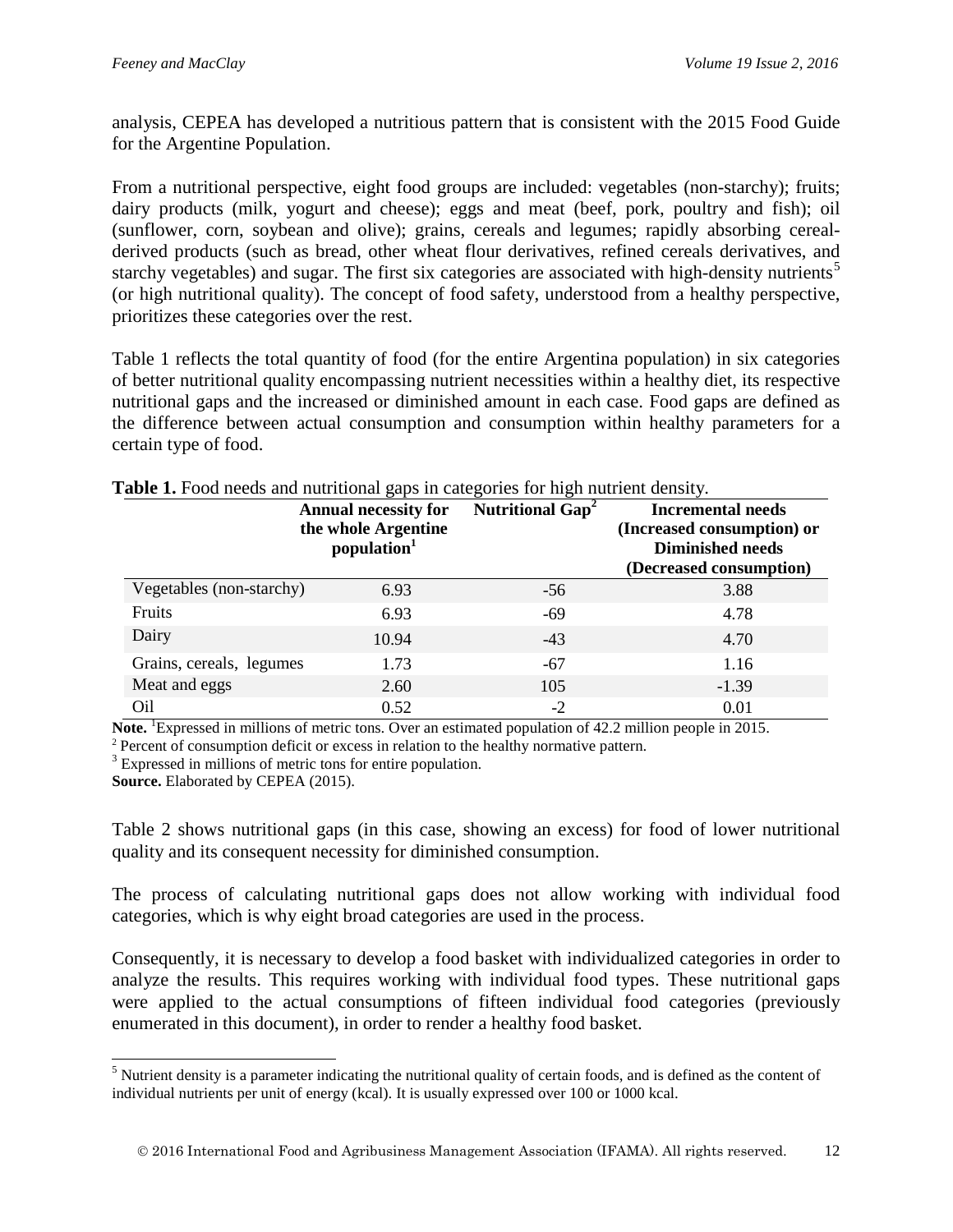|                                                                                                | <b>Nutritional Gap</b> | <b>Diminished Needs</b><br>Decreased consumption for<br>entire population   |
|------------------------------------------------------------------------------------------------|------------------------|-----------------------------------------------------------------------------|
| Bread, other wheat flour derivatives,<br>refined cereals derivatives and<br>starchy vegetables | 128                    | Bread: -1.73<br>Potatoes: -1.08<br>Wheat Flour: $-0.35$<br>Cookies: $-0.24$ |
| Sugar                                                                                          | 122                    | Table / granulated sugar: -0.39<br>Sugary Drinks: -4.60                     |

### **Table 2.** Food needs and nutritional gaps in categories for low nutrient density.

**Note.** Percent of consumption deficit or excess in relation to the healthy normative pattern Calculated in millions of metric tons

**Source.** Elaborated by CEPEA, 2015.

These gaps are calculated by the Center of Studies about Food Policy and Economics (CEPEA, in Spanish), based on the Healthy Eating Index methodology developed by the USDA (Healthy Eating Index 1995). It also takes into account the Food Guide for the Argentine Population (Guías alimentarias Argentinas), the Argentine Alimentary Code (Código Alimentario Argentino), with the objective of determining portions of each food group. Both references are contrasted with recommendations of the World Health Organization for a healthy diet, adjusting food quantities according to nutritional normative criteria, and considering the possibility of arriving to those consumptions in a progressive way (Britos et. al. 2012).

The detailed process of adapting CEPEA development and measures is shown in Table 1 and Table 2. The fifteen categories taken in account by the authors in order to calculate the balance sheets are described in Appendix 1.

The Argentine diet is characterized by food monotony (concentrated consumption in few food groups, biased towards red meat, and scarce consumption of fruits and vegetables), and insufficient nutritional quality in general. This problem is not only limited to people with low incomes, but it extended to the entire population. Obesity and excess of consumption of certain critical ingredients show almost the same frequency in populations with food insecurity as in the mid- and high-class population.

So, even if poverty and food insecurity conditions worsen, quality nutrition and food monotony—attributes of average Argentine diet are also found present in homes with plenty of access to food (Britos et. al. 2012).

The research of Britos et. al (2012) on food gaps in 2010, found the largest negative gaps in food groups with among the poorest people—50% larger in dairy, while the negative gaps for fruits and vegetables is relatively similar across all income groups (this indicates that consumption of fruits and vegetables are transversally low for the entire population). Almost 30% of the total dairy gap was concentrated in 20% of poorest population, who show a scarce milk and dairy product consumption.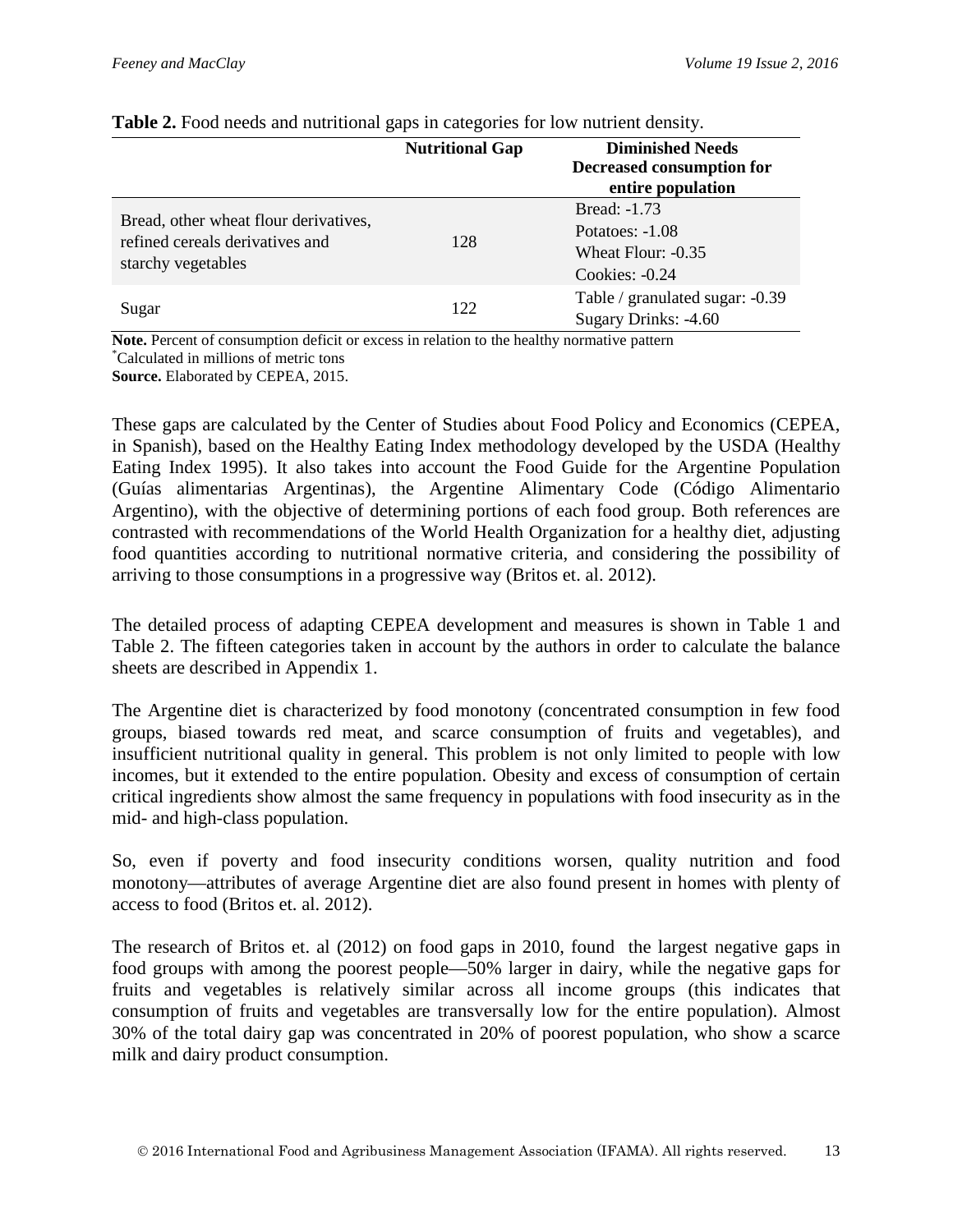# **Information Sources**

In order to answer the research question, these are the steps followed:

- 1. To quantify a food balance sheet of production, consumption, and exports for the main food supply chains in Argentina, FAO balance sheets, production reports from the Ministry of Agriculture and Grain Markets, export, and import reports, and food chain reports were utilized. This analysis is useful in measuring the consumption/production relations for each food group, in order to know the percentage of total production that is intended to satisfy the internal needs. These calculations, as we stated before in this document, are made for actual consumptions and for a healthy food pattern, which corrects these values in order to arrive at nutritionally-adequate consumption levels.
- 2. In order to assess if Argentina is able to simultaneously provide for both local and foreign markets, the results of food balance sheets are forecasted for the next 10 years. This is accomplished by comparing food production and internal demand for the group of food chains defined above. This analysis is intended to project internal needs for each food group, taking in account projected population, and compare them with different production and exports projections.

The information is based on the projections provided by:

- − The Argentine Ministry of Agriculture Strategic Plan (Plan Estratégico Agropecuario Argentino (PEA)): These are the goals the Argentine government set in 2010 in terms of future production and exports for each food value chain for the year 2020.
- − Baseline projections from the USDA: It makes projections of food production and exports for Argentina and world exports for the year 2023.
- − INAI (Instituto para las Negociaciones Agrícolas Internacionales or Institute for International Agricultural Negotiations). [6](#page-13-0)

The methodological approach of this paper is not new as such but borrowed from the literature on agriculture, food and nutrition using tools such as the food balance sheet, healthy food baskets, and nutritional gaps. However, these tools are applied in this paper in order to link two topics which have not been analyzed previously—agricultural policy (agricultural export restrictions) and food security, applied to the Argentine case.

# **Results**

The food balance sheets help us estimate the consumption/production relationship for the set of food groups under analysis. This relationship provides a general idea of the percentages of production bound to cover consumption, in terms of presently consumed volumes.

<span id="page-13-0"></span><sup>&</sup>lt;sup>6</sup> The International Negotiation on Agriculture Institute was created in June of 1999 by the Bahía Blanca Grain Exchange, the Buenos Aires Grain Exchange and the Rosario Board of Trade. The objective is to achieve the best possible outcomes for Argentina in the international negotiations forums, by strengthening negotiation capabilities (http://www.inai.org.ar/en/institucional.asp).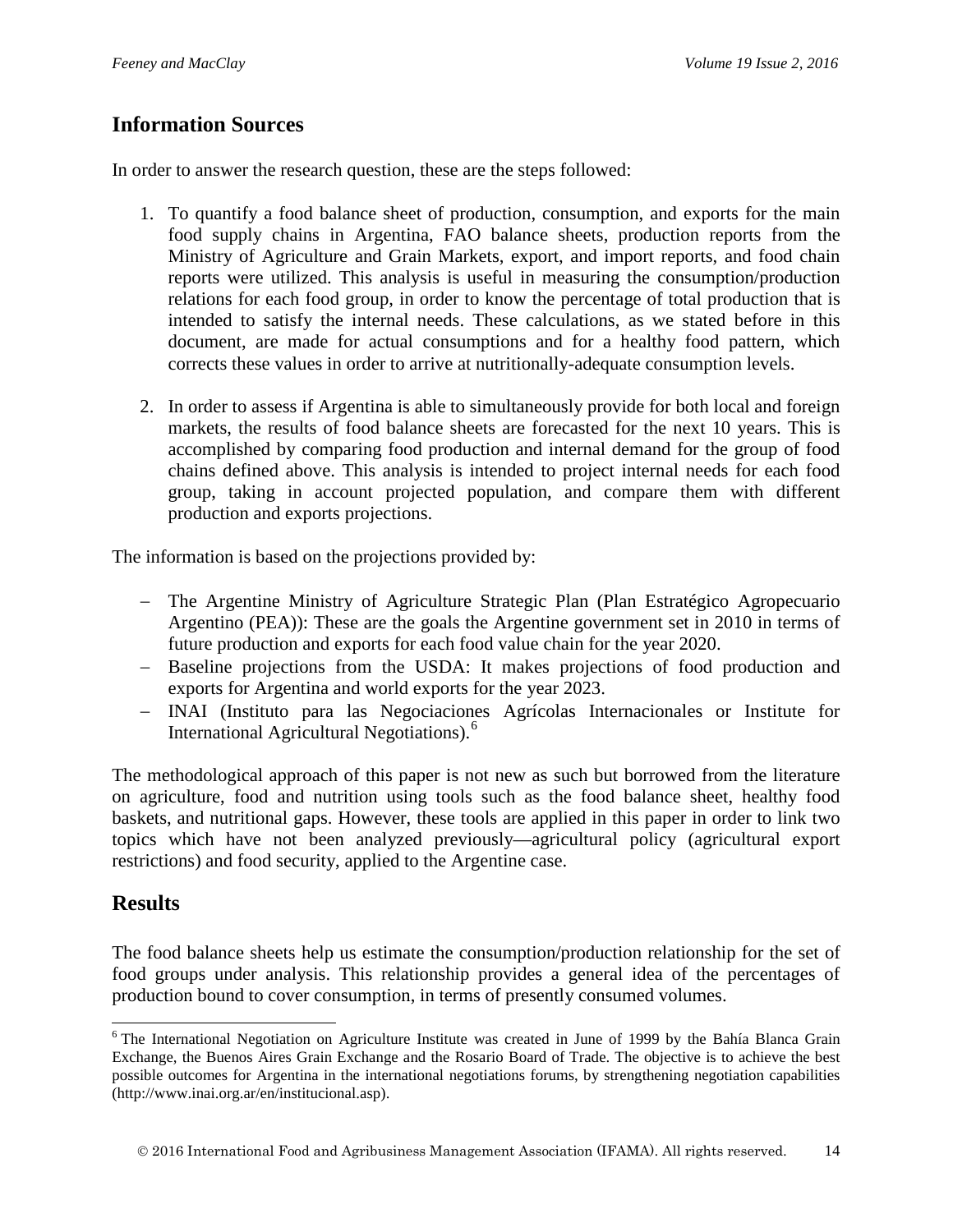

**Chart 1.** Apparent consumption/production ratio for selected food groups in 2013

The food chains that have lower actual consumption/production ratios are legumes (4%), oils (6.5%)—especially soybean oil which is mainly intended for exports and has a very low internal consumption, and rice (14%). To a lesser extent, other food groups with consumption below 50% of the production include corn (32.7%), fish (43.9%), fruits—including apples (33.1%) and pears (18.3%), as seen in Chart 1.

The only case where consumption exceeds production, where imports should cover part of the need, is bananas. Consumption is almost three times the amount of production. The soil and climate conditions preclude Argentina from the capacity to produce this fruit in considerable volumes.

Beyond this specific case, we observe certain food groups where consumption captures a large percentage of production leaving a rather narrow export surplus. Paradigmatic cases according to their importance in the current diet of Argentineans are meat and dairy products. Beef consumption reaches 90.5% of production, poultry 84.6% and pork 94.3%, while milk consumption captures 75.8 % of production.

Other groups that have food consumption percentages between 80–90% of total production are vegetables (non-starchy and starchy), eggs and sugar. Finally, although in a lesser proportion, wheat also poses a high consumption in relation to production, 66.7%. In general, when an analysis of the balance sheets is carried out based on the actual consumption data, it appears that in most cases production covers consumption, and imports are not necessary. However, in major food groups such as beef, poultry, pork, dairy products and, to a lesser extent, wheat, exportable surpluses are limited, since domestic consumption captures much of the production. Similarly, such ratios are observed in other chains, such as sugar or eggs.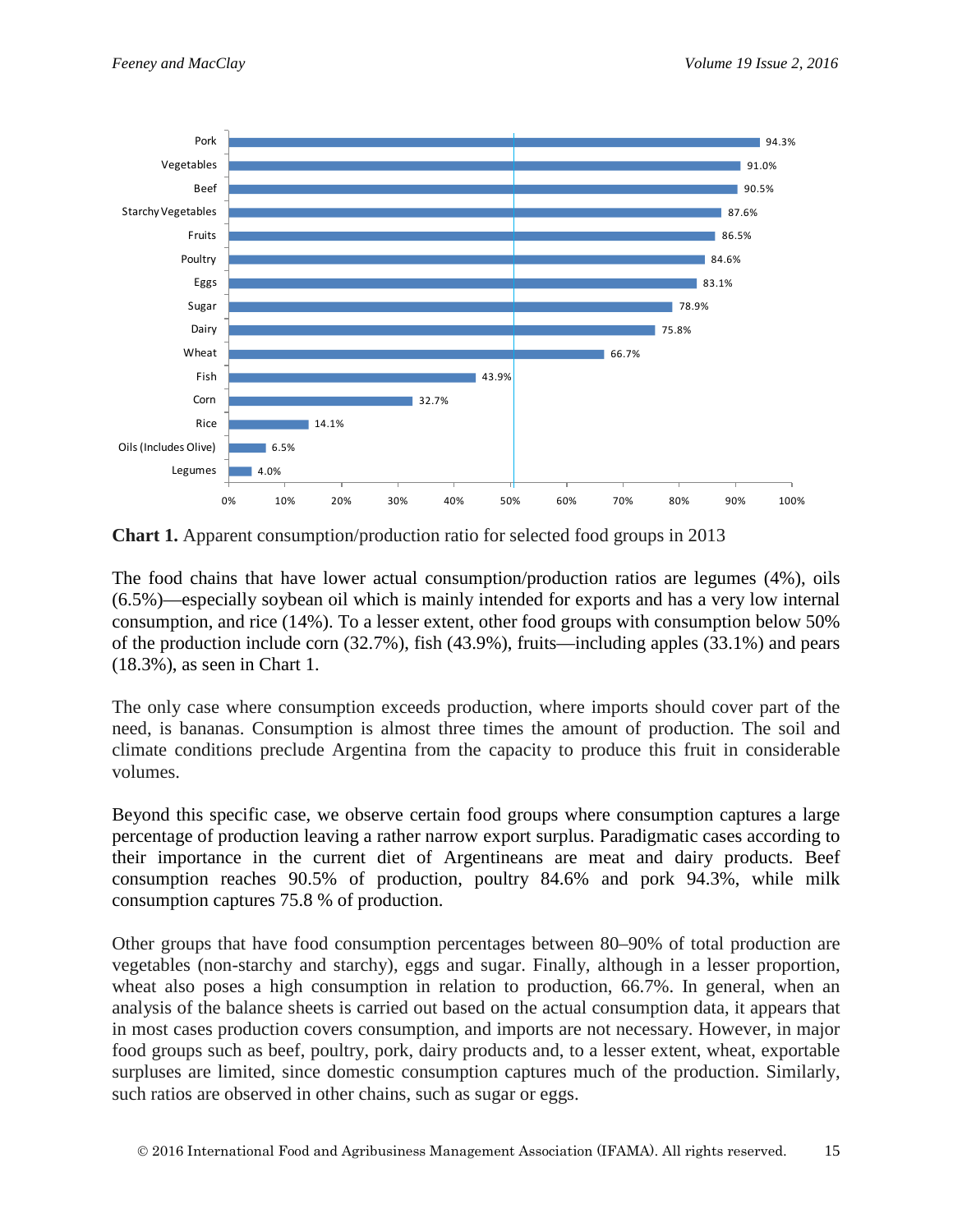

**Chart 2.** Healthy or recommended consumption/production ratio for selected food groups in 2013.

The analysis changes when the results are calculated based on recommended or healthy consumption values, as seen in Chart 2. These results, although more theoretical since they do not consider actual consumption, set the tone for production needs and opportunities internationally if the Argentinean diet were healthier. Additionally, as future planning demands subsidy policies, it is important to consider these results. Such policies should be built on the search for a complete diet, not only from a caloric viewpoint but also from a balanced nutrientsupply perspective.

When comparing Charts 1 and 2, it can be observed how the ratios suffer variations when recommended consumptions based on healthy food patterns are considered rather than actual consumption.

It should be noted that healthy recommended consumption levels of beef, pork, and poultry suggest how the Argentine diet is biased towards the consumption of animal protein, especially red meat. Observe in Chart 1 that actual consumption captures nearly the total production levels while in Chart 2 one can see that de-escalations into healthy ranges could result in exportable surpluses.

On the other hand, in those food groups where the average Argentine diet shows deficiencies, such as dairy, non-starchy vegetables, and fruits, there is a leap in the ratios when healthy consumption levels are considered. Dairy consumption comes close to the total production, reducing exporting surpluses. However, the actual consumptions of vegetables and fruits are so reduced relative to recommended consumption that the actual level of production would not be sufficient to equilibrate the Argentine diet, and strong stimuli would be needed to increase production.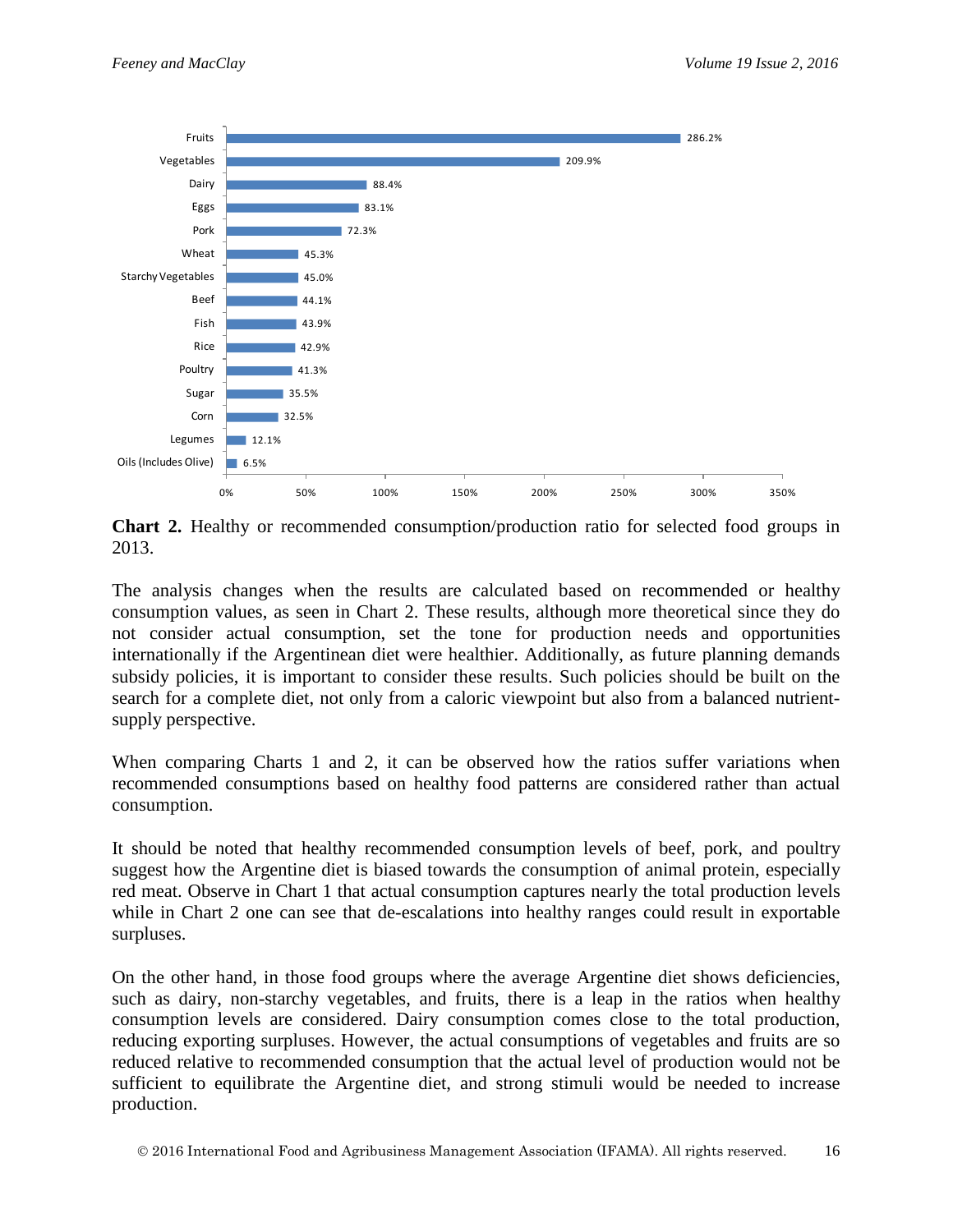|                             | <b>Actual Consumption</b> | <b>Recommended Consumption</b> |
|-----------------------------|---------------------------|--------------------------------|
| Total supply $(Prod + Imp)$ | 11,198                    | 11,198                         |
| Consumption/Needs           | 8,476                     | 9,884                          |
| Export surplus              | 2,692                     | 1,285                          |
| Exports                     | 2,691                     | 2,691                          |

#### **Table 3.** Dairy Balance Sheet

**Note.** Estimates bases on actual consumption and health or recommended consumption.

\*Reported in thousands of equivalent liters.

 $1$  Calculation is based on a population of 40,117,096; Argentine Population Census 2010.

The average recommended consumption of dairy products per person is 246 liters of equivalent milk, per year<sup>[7](#page-16-0)</sup> and implies that although production would cover consumption, the export surplus would not be sufficient to reach the present level of exports. The export surplus would be reduced by 1.3 million liters—much less than the 2.7 million liters that Argentina currently exports. Analyzing the recommended levels of consumption at the highest average production peaks for the last ten years would cover future consumption needs while maintaining the present level of exports. The highest dairy production occurred during 2011–2013, and is slightly higher than 2013; hence, it would not change the situation dramatically.

In terms of projections, production should reach 16 million equivalent liters of milk to cover the needs (based on recommended consumption), holding the present market share on the total of world exports. While the Strategic Plan of the Agricultural Ministry (PEA) has set a goal of 18 million liters, the INAI has projected 14 million liters.

|                             | <b>Minimum Production Required</b> | <b>INAI</b> | PEA    |
|-----------------------------|------------------------------------|-------------|--------|
| Total supply $(Prod + Imp)$ | 15,989                             | 14,298      | 18,330 |
| Consumption/Needs           | 11,494                             | 11.494      | 11,494 |
| Export surplus              | 4,495                              | 2.804       | 6,835  |
| <b>Exports</b>              | 4,495                              | 2,939       | 9,850  |

#### **Table 4.** Milk Projections

**Note.** Estimates based on healthy or recommended consumption.\*Calculated in thousands of equivalent liters

Even if this latter figure does not reach the required theoretical value to cover internal needs and maintain the world market share at the same time, it is quite sufficient and more reasonable to achieve compared to the goal set by the Agricultural Ministry (PEA).

<span id="page-16-0"></span><sup>&</sup>lt;sup>7</sup> See "Dietary Reference Intakes for Calcium, Phosphorus, Magnesium, Vitamin D, and Fluoride". Institute of Medicine (US) Standing Committee on the Scientific Evaluation of Dietary Reference Intakes. Washington (DC): National Academies Press (US); 1997.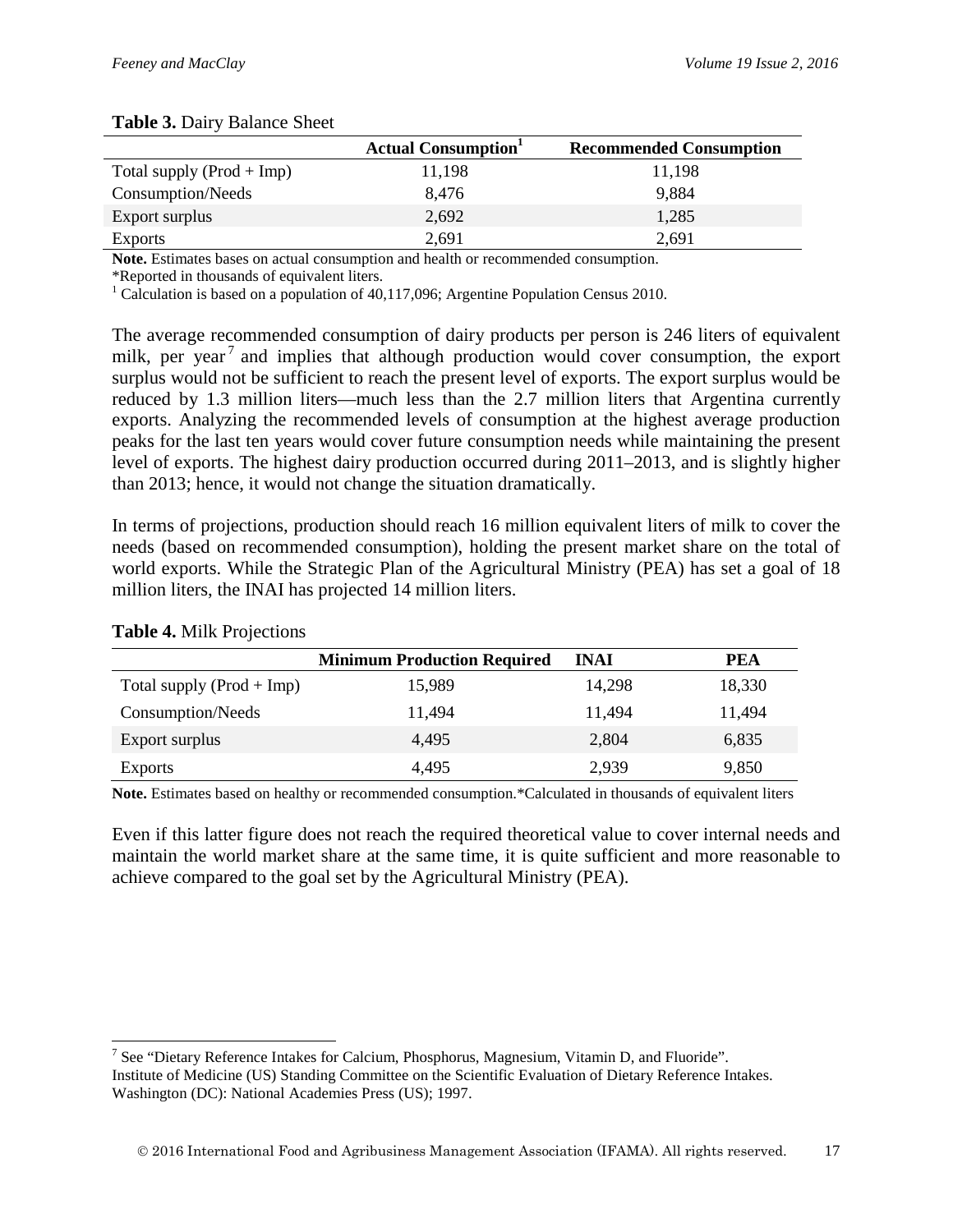|                             | <b>Fruits</b> |              |           | <b>Vegetables (non-starchy)</b> |
|-----------------------------|---------------|--------------|-----------|---------------------------------|
|                             | Actual        | Recommended  | Actual    | Recommended                     |
| Total supply $(Prod + Imp)$ | 2,714,626     | 2,714,626    | 3,137,516 | 3,137,516                       |
| Consumption/Needs           | 1,997,831     | 6,610,471    | 2,852,326 | 6,582,290                       |
| <b>Export Surplus</b>       | 716,795       | $-3,895,845$ | 285,190   | -3.444.774                      |

#### **Table 5.** Fruits and Vegetables Balance Sheets

**Note.** Estimates are based on actual consumption and health or recommended consumption.

\*Calculated in metric tons/year.

Two cases in which a deficit of production is observed is based on the recommended consumptions of fruits and vegetables. The present diet of the Argentine population suggests a bias in consumption towards animal proteins and flour, while the consumption of vegetables and fruits is lower than recommended. When these consumption levels are adjusted to the healthy diet standard, it can be observed that production is not sufficient to cover the needs. The deficit is nearly 3.5 million tons in both cases, and even when taking the largest production for the last ten years, it's observed that this deficit could not be covered. This change in the food habits requires a production strategy allowing incremental increases in fruit and vegetable production.<sup>[8](#page-17-0)</sup>

**Table 6.** Meat Balance Sheets

 $\overline{a}$ 

|                                | <b>Beef</b> |             | <b>Poultry</b> |             | Pork    |             |
|--------------------------------|-------------|-------------|----------------|-------------|---------|-------------|
|                                | Actual      | Recommended | Actual         | Recommended | Actual  | Recommended |
| Total supply<br>$(Prod + Imp)$ | 2,844,170   | 2,844,170   | 1,933,259      | 1,933,259   | 432,070 | 432,070     |
| Consumption/<br><b>Needs</b>   | 2,571,506   | 1,254,393   | 1,624,742      | 792,557     | 392,782 | 301,120     |
| <b>Export Surplus</b>          | 272,664     | 1,589,777   | 308,517        | 1,140,702   | 39,288  | 130,950     |
| <b>Exports</b>                 | 201,688     | 201,688     | 304,000        | 304,000     | 6,430   | 6,430       |

**Note.** Estimates are based on actual consumption and health or recommended consumption. \*Calculated in metric tons/year.

There are two cases in which the recommended consumption would decrease, allowing for an increase in exports. Meat production requires a reduction in the consumption/production ratio, especially for beef and poultry (a 40% ratio) and also pork (72%). In the case of pork meat, the share that should decrease is the one for derivatives, such as sausages and offal. This could result in a significant increase in export surplus, even if production does not increase from present levels. The export surplus for beef could reach 1.6 million tons vis-à-vis with the 270,000 tons presently exported. Projected exports for poultry could climb from 300,000 tons to almost 1.2 million, as seen in Table 6.

In other words, the adjustment to a recommended consumption pattern (with less consumption of animal proteins) would lead to an increase in exports through Argentina's participation in

<span id="page-17-0"></span><sup>&</sup>lt;sup>8</sup> We do not have available data to make projections of production, import and export of fruits and vegetables.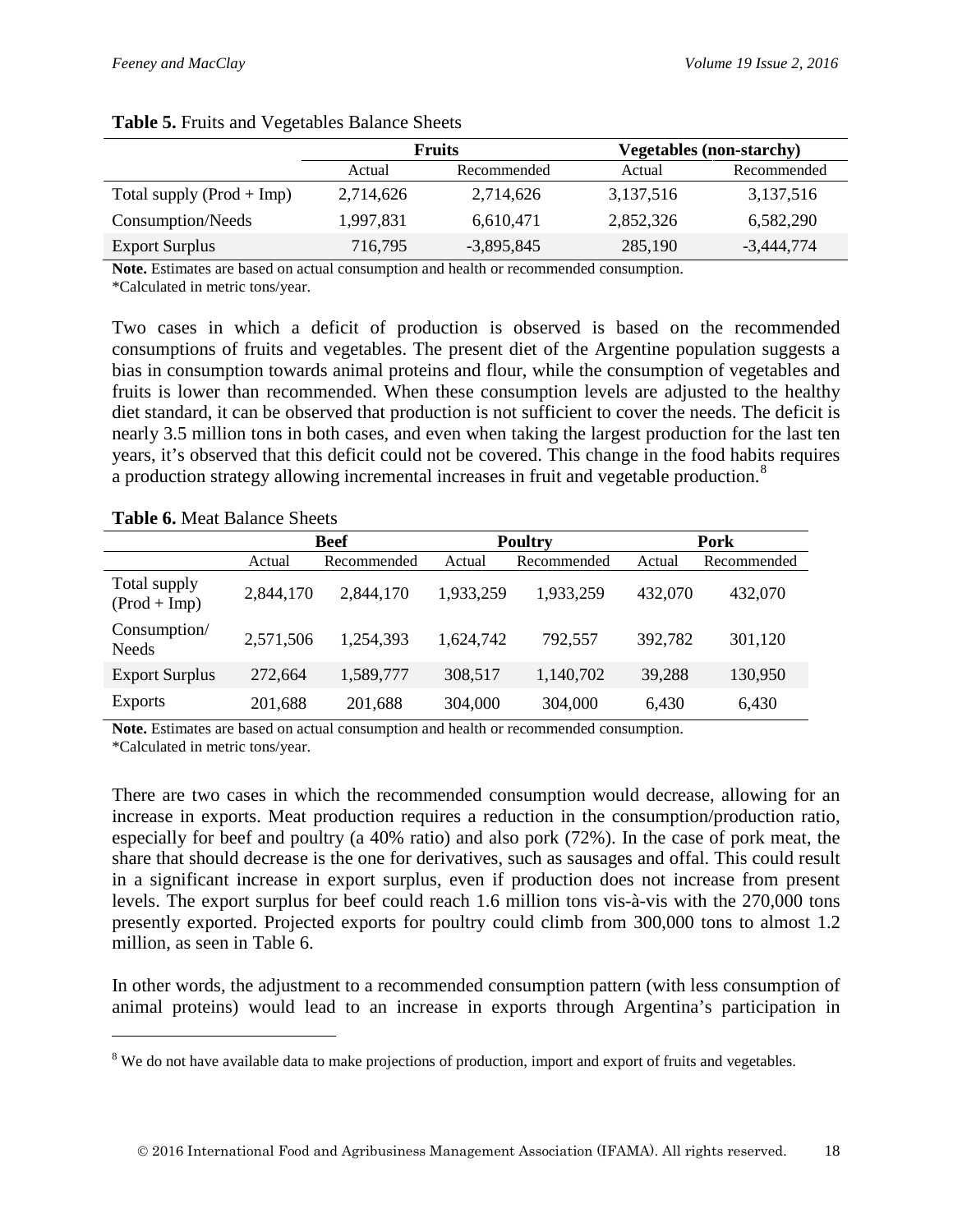international markets. The lifting of strong export restrictions on the beef markets creates more opportunities for international participation as these markets are larger and the possibility of free exporting would result in stronger incentives to increase production.

|                             | <b>Minimum</b>                       | <b>Baseline</b>                   |             |            |
|-----------------------------|--------------------------------------|-----------------------------------|-------------|------------|
|                             | <b>Production</b><br><b>Required</b> | <b>Projections</b><br><b>USDA</b> | <b>INAI</b> | <b>PEA</b> |
| Total supply $(Prod + Imp)$ | 1,720,182                            | 2,995,000                         | 3,081,000   | 3,800,000  |
| Projected Needs             | 1,458,809                            | 1,458,809                         | 1,458,809   | 1,458,809  |
| <b>Export Surplus</b>       | 262,740                              | 1,536,191                         | 1,623,558   | 2,342,558  |
| <b>Exports</b>              | 262,740                              | 335,000                           | 246,000     | 1,008,440  |

#### **Table 7.** Beef Meat Projections

**Note.** Estimates based on healthy or recommended consumption.

**\***Calculated in metric tons/year

Considering the projected consumption needs as a direct function of the predictable population growth, the minimum amount of beef production needed to cover consumption while sustaining market share in the world export markets is around 1.7 million tons. However, the projections made by the USDA and INAI, forecast a production of about three million tons. Argentina would have to potentially produce one million tons of beef to keep pace with the present level of exports.

Something similar occurs with poultry meat, in which the minimum production required in the future is 1.2 million tons; however, the USDA and INAI forecast production at 2.5 million tons. Projected exports for both organizations are between 500,000 to 700,000 tons. This would allow Argentina to increase its market share in the world exports and leave open the possibility of reaching one million tons in exports.

#### **Table 8.** Poultry Meat Projections

|                             | <b>Minimum</b><br><b>Production</b><br><b>Required</b> | <b>Baseline</b><br><b>Projections</b><br><b>USDA</b> | <b>INAI</b> | <b>PEA</b> |
|-----------------------------|--------------------------------------------------------|------------------------------------------------------|-------------|------------|
| Total Supply $(Prod + Imp)$ | 1,257,717                                              | 2,543,000                                            | 2,693,000   | 3,000,000  |
| Projected Needs             | 921,712                                                | 921,712                                              | 921,712     | 921,712    |
| <b>Export Surplus</b>       | 388,833                                                | 1,627,288                                            | 1,784,840   | 2,091,840  |
| <b>Exports</b>              | 388,833                                                | 538,000                                              | 767,000     | 647,520    |

**Note.** Estimates based on healthy or recommended consumption

**\***Calculated in metric tons/year

The INAI figures for pork imply there is a possibility for a larger export insertion, as shown below.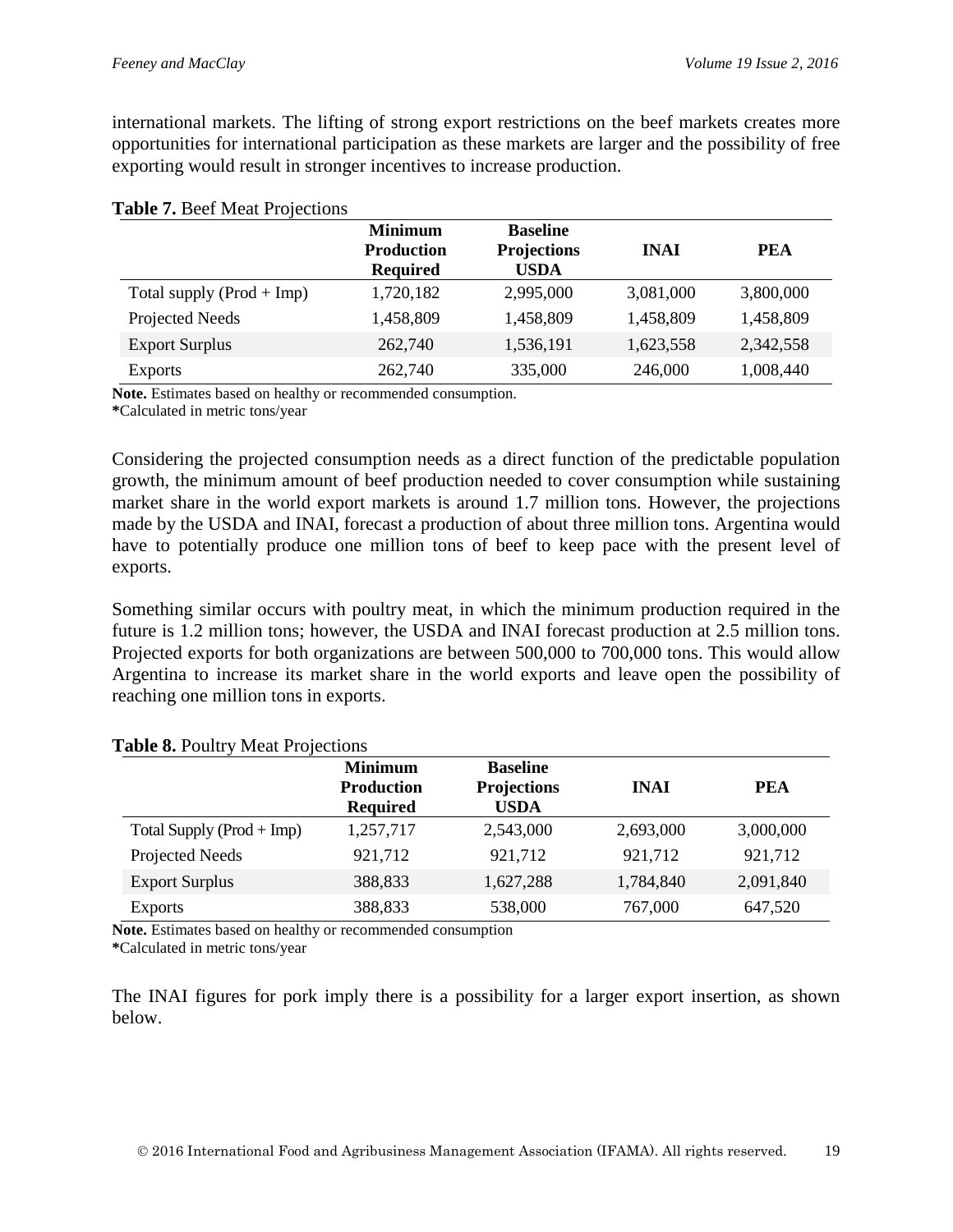#### **Table 9.** Pork Meat Projections<sup>1</sup>

|                             | <b>Minimum Production</b><br><b>Required</b> | <b>INAI</b> | <b>PEA</b> |
|-----------------------------|----------------------------------------------|-------------|------------|
| Total supply $(Prod + Imp)$ | 375,099                                      | 535,275     | 839,275    |
| Projected Needs             | 350,191                                      | 350,191     | 350,191    |
| <b>Export Surplus</b>       | 24,908                                       | 185,085     | 489,085    |
| Exports                     | 7,633                                        | 3,000       | 404,190    |

**Note.** Estimates based on healthy or recommended consumption

\*Calculated in metric tons/year 1

<sup>1</sup>The USDA does not publish data in particular for Argentina, since Argentina isn't among the major pork meat exporters.

Aligned with the situation described for animal proteins, the recommended consumption for wheat is lower than the present consumption, especially in derivatives such as bread and biscuits. This would lead to a reduction in the consumption/production ratio and the possibility of increasing exports. The export surplus, based on actual consumption, was 2.7 million tons for 2013; and the effective exports based on the number of permits awarded (ROE) was 2.5 million tons.

Performing an analysis based on healthy or recommended consumption and considering a constant level of production, the export surplus would be increased by 1.8 million tons. In line with the meat case, wheat exports could be even larger without exports quotas, and consequently increase incentives to produce.

|                             | <b>Actual Consumption</b> | <b>Recommended Consumption</b> |
|-----------------------------|---------------------------|--------------------------------|
| Total Supply $(Prod + Imp)$ | 8,197,860                 | 8,197,860                      |
| Projected Needs             | 5,468,963                 | 3,713,559                      |
| <b>Export Surplus</b>       | 2,728,897                 | 4.484.301                      |
| <b>Exports</b>              | 2,465,482                 | 2,465,482                      |

#### **Table 10.** Wheat Balance Sheet

**Note.** Estimates are based on actual consumption and health or recommended consumption.

\*Calculated in metric tons

When analyzing the wheat case in terms of projections, we observe that the minimum production required to sustain the market share at international markets, is about 7.5 million tons. USDA and INAI project a production of 13.5 million metric tons, and exports of 6–7 million, which would increase significantly the export market share. To reach this production level it is necessary to redefine the incentives scheme set nowadays by current policies. This level of projected production would be more than sufficient to cover the internal needs (based on a healthy consumption) and would also increase exports.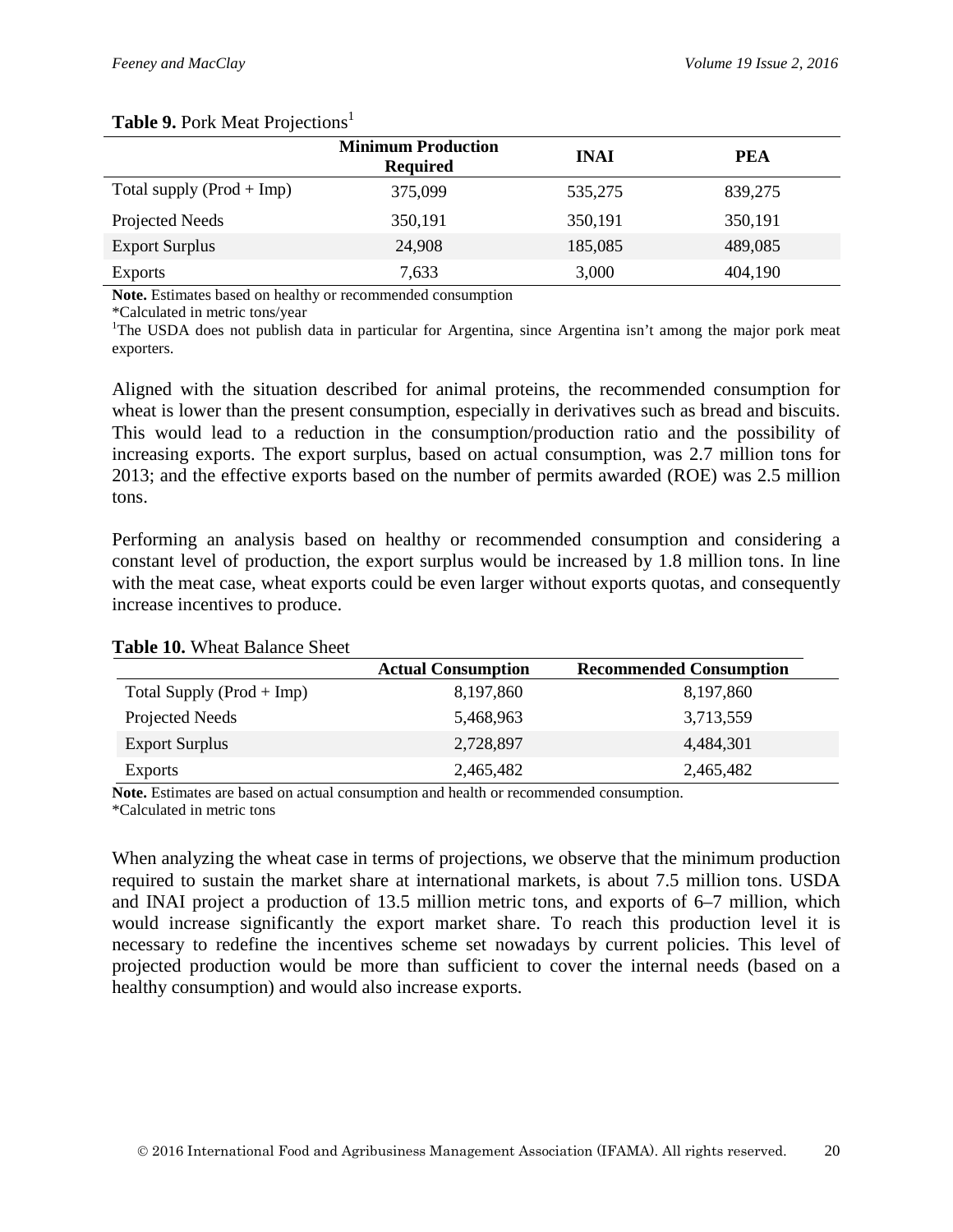|                             | <b>Minimum</b><br><b>Production</b><br><b>Required</b> | <b>Baseline</b><br><b>Projections</b><br><b>USDA</b> | <b>INAI</b> | <b>PEA</b> |
|-----------------------------|--------------------------------------------------------|------------------------------------------------------|-------------|------------|
| Total Supply $(Prod + Imp)$ | 7,478,295                                              | 13,592,000                                           | 13,876,000  | 23,200,000 |
| Projected Needs             | 4,318,721                                              | 4,318,721                                            | 4,318,721   | 4,318,721  |
| <b>Export Surplus</b>       | 3,164,574                                              | 9,278,279                                            | 9,562,279   | 18,886,279 |
| <b>Exports</b>              | 3,164,574                                              | 7,321,000                                            | 6,203,000   | 9,989,359  |

#### **Table 11.** Wheat Projections

**Note.** Estimates are based on health or recommended consumption.

\*Calculated in metric tons/year

## **Conclusions**

This paper has explored the question of whether Argentina has the capacity to guarantee food security to its population, while increasing its role as a food exporter to the rest of the world.

As a first answer, in terms of food availability, we have shown that Argentina has no problem serving as a food provider for the internal and the external markets. The information from the food balance sheets of the fifteen food value chains shows us that Argentina is already achieving a surplus for most of the food categories. This surplus would be reached even if Argentina would change its foods habits to a healthier food pattern in the future. A health food pattern considers the possibility of reaching levels of consumption in a progressive way, and should be considered as part of the food policy debate built on a balance perspective from a nutritional approach. In this sense, considering healthy consumption, fruits and vegetables constitute an exception to the above mention results, as there would be a deficit for these two food groups. However, the need for more fruits and vegetables in future present opportunities from an agricultural and social perspective. It would benefit small producers and local economies, provide more jobs, and at the same time improve food security, as consumers are able to eat healthier food. Agriculture and food security policies should be implemented in order to produce this shift in the long term.

However, the root of the problem presented in this paper is a social issue occurring in Argentina—in spite of the country's capability to produce enough food for its population and foreign markets (as it produces sufficient food to ensure 2000 kilocalories per day to 442 million people), there is a high number of people without sufficient incomes or healthy nutritional habits, depriving them from access to a healthy food basket.

In this sense, export restrictions and internal subsidies for food companies have not been good policies for improving food security, reducing local food prices, or increasing agricultural production and exports. Agricultural policies should create incentives for producers to increase agricultural productivity which eventually create conditions that supply cheaper food products, and outcomes that export restrictions have not achieved. As seen from the export restrictions on food raw materials, Argentina has not only lost the opportunity to increase production and exports, it also has not prevented internal food price hikes.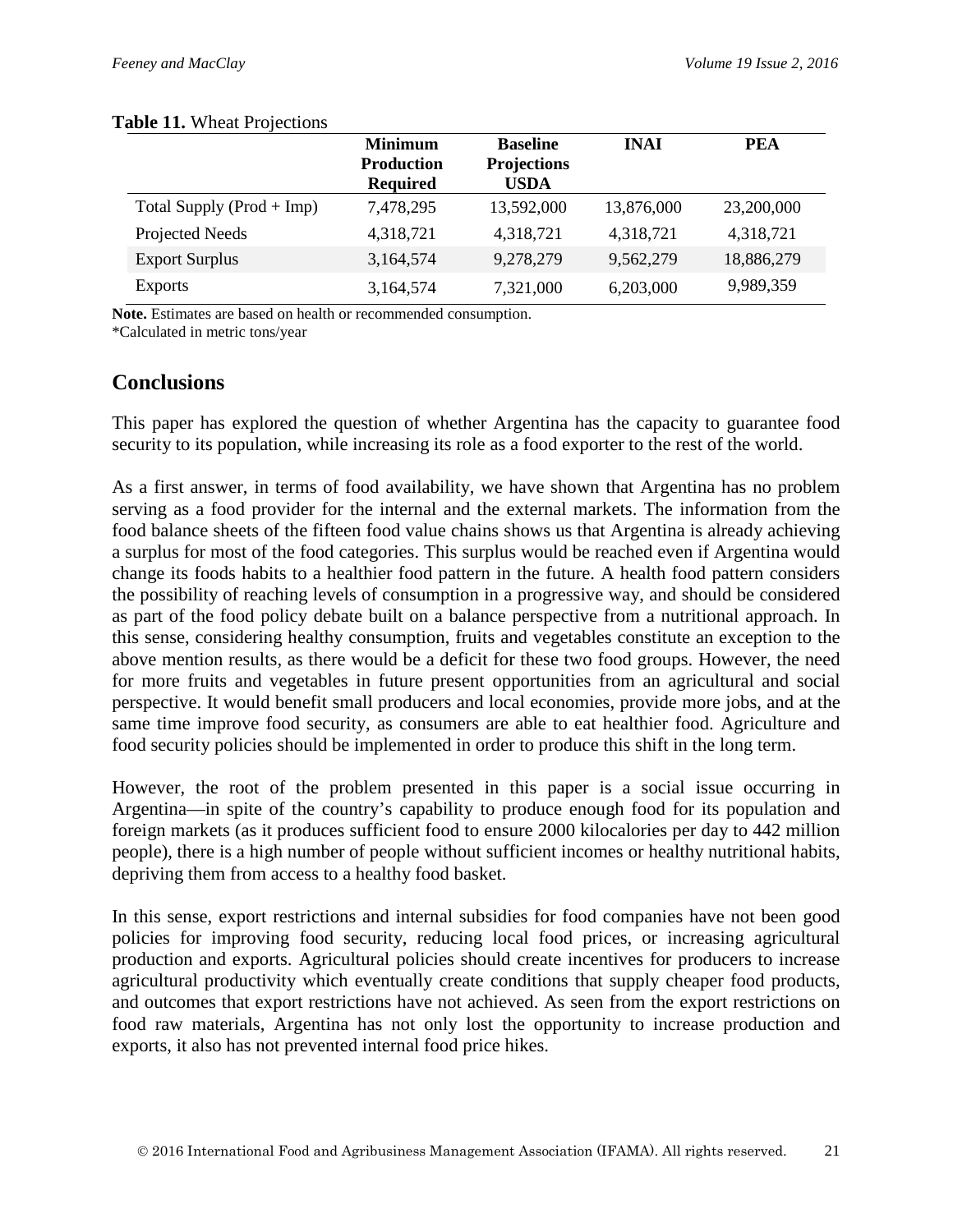A first response for Argentina in taking advantage of food export opportunities is to eliminate these export restrictions. This would create incentives for producers to increase production so more raw materials are available to export and produce food internally as well.

Simultaneously, in order to answer the local food security problems, an active role from the government and massive participation from a wide-spectrum of the civil society are required, as food security can be seen as a 'wicked' and complex problem that involves many dimensions and requires a well-designed and comprehensive food governance regime. The experiences of several Latin American countries such as Mexico and Brazil show us that a holistic approach to food security is especially required to help the most vulnerable sectors of the population. Although Argentina has a National Plan of Food Security, there is a lack of coordination among ministries at the national level, and among national, provincial and local policies to face the food security problem. The ministry of Social Development manages the National Plan, but each province and municipality has other programs which are not articulated among them. A more coherent, integrated and coordinated effort is required at different levels to fight against food insecurity.

As the literature on export taxes shows (Liefert and Wescott 2015) there are better alternatives to export taxes that result in welfare-enhancing outcomes for local consumers and less distortive from the economic perspective. For example, a consumption subsidy can be established for people with insufficient incomes to purchase food. So instead of setting export restrictions to reduce food prices (as a supply-side policies have not worked), demand-side policies to enhance food and nutritional security could provide an interesting alternative to assist the food insecure households more effectively. In this sense, conditional cash transfer programs, integrated food security and social objectives, could be a good vehicle to provide the purchasing power to food insecure families without distorting external markets. Although it has a fiscal cost and implies managing and controlling a complex system (as it is the case of the SNAP program in the US) it can be balanced by other social and economic benefits such as an increase in agricultural production and exports, and improved food and nutritional security.

Concurrently, food habits must change in order to achieve food security in Argentina. A useful tool in this sense is the Nutritional Food Guide, which has helped to reduce sodium consumption and fatty oil consumption in the past ten years. These Guides have been written and will be released and communicated to the population during 2016. There are ten principal messages they intend to convey: Incorporating all groups of foods and doing at least thirty minutes of physical activity a day; drinking eight glasses of water daily; eating at least five servings of fruit and vegetables a day; reducing the use of salt and foods with high sodium content; limiting the consumption of drinks with high contents of sugar; consume milk, yogurt and cheese preferably skim products; when beef is used, choose lean cuts; consume more legumes and cereals, eat preferably whole grains; consume raw oil as a condiment; drinking alcohol responsibly (Ministry of Health Argentina 2015).

The implication of these results for the strategies of agribusiness firms is that there are huge opportunities for companies selling food internally in Argentina and exporting to the rest of the world, in the long run. Changing food habits will open new opportunities to sell new food products, and people will be willing to spend more money on healthier foods. This is already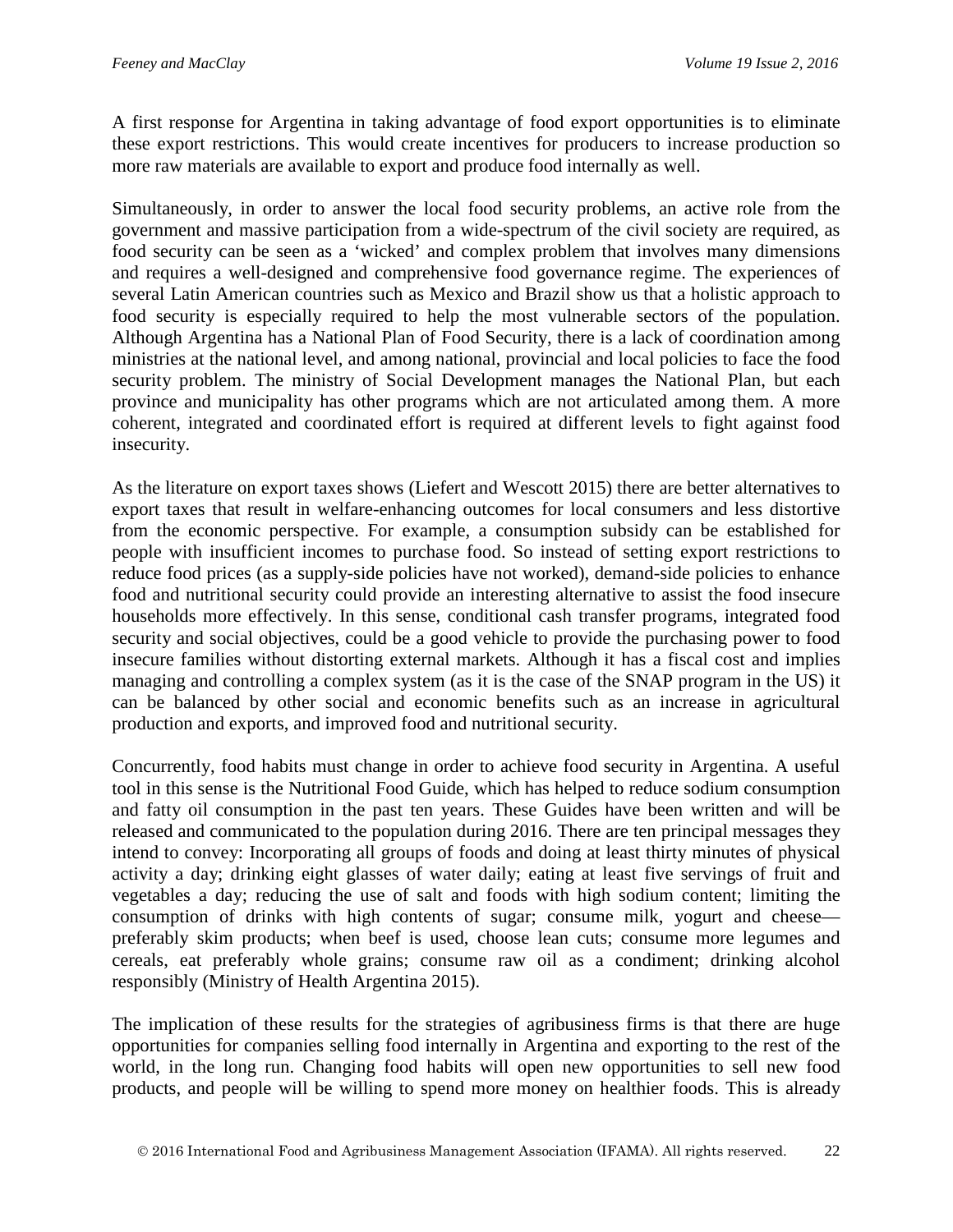happening, as there is a trend for healthier life styles—practicing more sports and healthier food choices—and this trend is likely to increase over time. A country with many natural resources and cheap raw materials should also be attractive in terms of producing, selling and exporting food products. However, in order for this opportunity to be fully materialized there are structural changes that Argentina should undertake, such as improvements in the transport infrastructure, tax reduction for internal food sales, inflation reduction, and commercial agreements with other countries, among others.

The contribution of this paper to the literature on food security consists of linking the concept of food availability with healthy food basket and food gaps, and projecting the future food availability for fifteen food chains for Argentina under a healthy food pattern. It also connects the concept of food access with demand side policies and illustrates the ineffectiveness of supply chain policies in terms of food export restrictions to solve the food insecurity problem. It also shows the need to establish a more holistic approach within the food governance system, in line with the goals set by FAO through the Community of Latin American and Caribbean States (CELAC). Future research should be oriented to issues of how to design and implement demand side policies to contribute to reduce and solve food insecurity, especially among the most vulnerable population, in the context of a food security governance system.

# **References**

- Ansell, C. and A. Gash. 2008. "Collaborative Governance in Theory and Practice", *Journal of Public Administration Research and Theory* 18(4):543-571.
- Argentine Population Census. 2010. [http://www.censo2010.indec.gov.ar/archivos/](http://www.censo2010.indec.gov.ar/archivos/%20censo2010_tomo1.pdf)  [censo2010\\_tomo1.pdf.](http://www.censo2010.indec.gov.ar/archivos/%20censo2010_tomo1.pdf)
- Aulicino, Carolina and Gala Langou Díaz. 2012. La implementación del Plan Nacional de Seguridad Alimentaria en ámbitos sub-nacionales [The implementation of the National Food Security Plan in sub-national areas] CIPPEC. Working Paper No. 88. April 2012.
- BBC News. 2013. *Bread has become a luxury in Argentina*. [http://www.bbc.com/mundo](http://www.bbc.com/mundo%20/)  [/](http://www.bbc.com/mundo%20/)[noticias/2013/07/130705\\_argentina\\_pancarovs.](http://www.bbc.com/mundo/noticias/2013/07/130705_argentina_pan_caro_vs)
- Beduschi et al. 2014. "Un marco conceptual para el análisis de experiencias de promoción de políticas públicas de seguridad alimentaria y nutricional en América Latina y el Caribe". [A conceptual framework to analyze the experiences of promotion of public policies of food and nutrition Security in Latin America and Caribbean] In FAO*, Cooperación Internacional y Políticas Públicas de Seguridad Alimentaria y Nutricional. La experiencia del Programa España FAO para América Latina y el Caribe.* Santiago de Chile. [http://www10.iadb.org/ intal/ intalcdi/ PE/ 2013/ 13503.pdf.](http://www10.iadb.org/%20intal/%20intalcdi/%20PE/%202013/%2013503.pdf) Accessed December 2015.
- Burchi, Francesco and Pasquale De Muro. 2012. A Human Development and Capability Approach to Food Security: Conceptual Framework and Informational Basis. *United Nations Development Program*. WP 2012-009: February.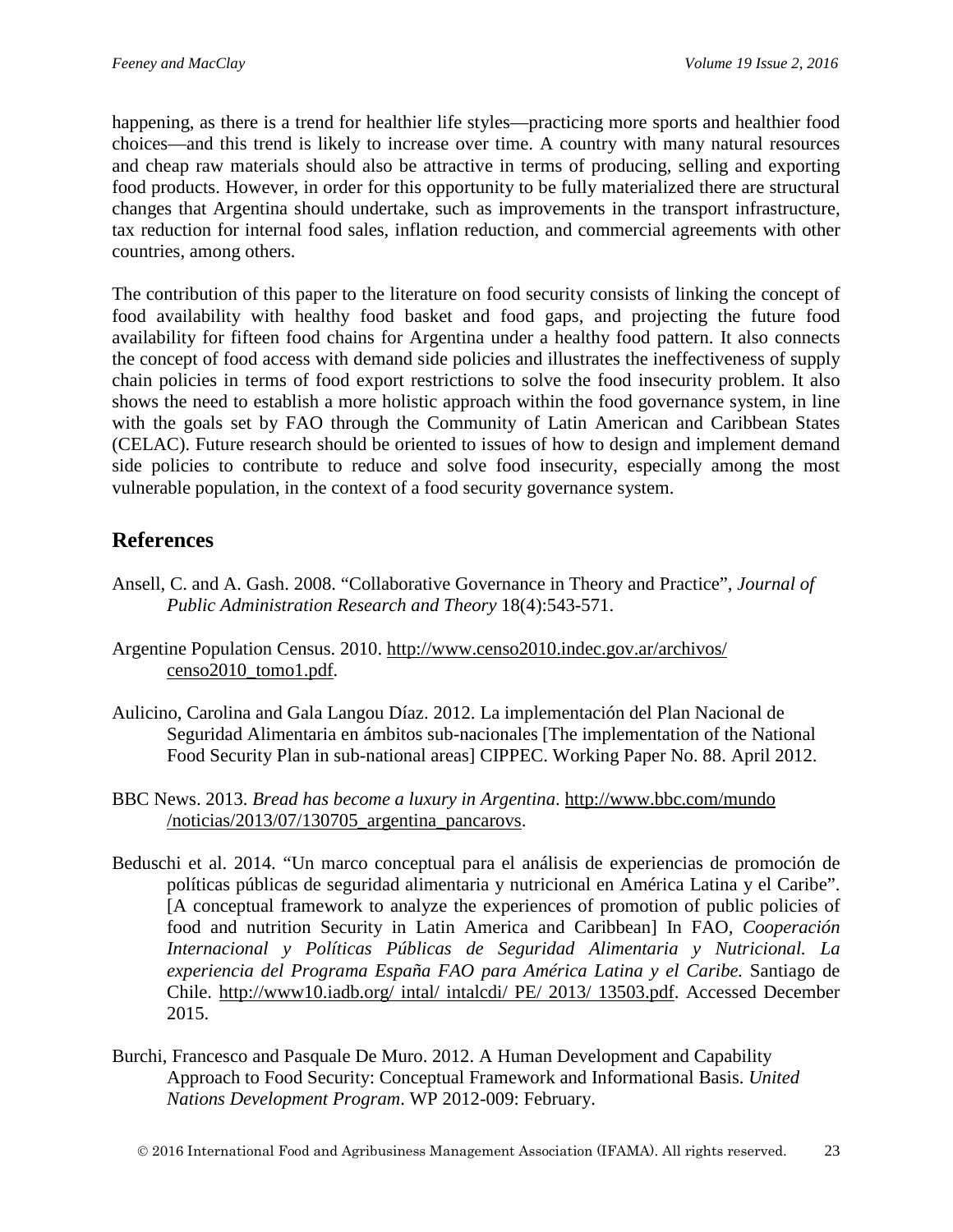- Britos, Sergio, Agustina Saraví, and Fernando Vilella, eds. 2013. *Alimentación Saludable en los Argentinos: Logros y Desafíos*. [Healthy Food for Argentineans: Achievements and Challenges] First Edition. Orientación Gráfica Buenos Aires.
- Britos, S., A. Saraví, N. Chichizola, and F. Vilela. 2012. Hacia una alimentación saludable en la mesa de los argentinos. [Towards healthy food on the table of Argentineans] Bunge & Born Foundation. Buenos Aires, Argentina: FAUBA.
- Buenos Aires Grain Market. 2015. [http://www.bolsadecereales.com.ar/detalle-de-las-lluvias](http://www.bolsadecereales.com.ar/detalle-de-las-lluvias-frenan-una-mayor-caida-en-la-siembra-de-trigo-6094)[frenan-una-mayor-caida-en-la-siembra-de-trigo-6094.](http://www.bolsadecereales.com.ar/detalle-de-las-lluvias-frenan-una-mayor-caida-en-la-siembra-de-trigo-6094)
- Campbell, Cathy. 1991. Food security: a nutritional outcome of a predictor variable? *Journal of Nutrition* 121: 408–415. [http://jn.nutrition.org/content/121/3/408.full.pdf.](http://jn.nutrition.org/content/121/3/408.full.pdf)
- Candel, Jeroen. 2014. Food security governance: a systemic literature review. *Food Security* 6:585–601.
- CELAC. 2014. "The CELAC Plan for Food and Nutrition Security and the Eradication of Hunger 2025". [http://www.fao.org/3/a-i4493e.pdf.](http://www.fao.org/3/a-i4493e.pdf)
- CEPEA. 2015. Centro de Estudios sobre la Política y Economía de los Alimentos, [Center of Studies on Food Policies and Economics] [http://cepea.com.ar/.](http://cepea.com.ar/)
- CIPPES. 2015. Centro de Investigaciones Participativas en Políticas Económicas y Sociales. "Precios Cuidados: ¿Cuánto ayudan?" [Watched Prices: How much do they help?] February. [http://www.cippes.org/cippes-en-los-medios.php.](http://www.cippes.org/cippes-en-los-medios.php)
- Committee on World Food Security. 2012. Coming to terms with terminology. http://www.fao.org/fsnforum/sites/default/files/file/Terminology/MD776(CFS\_\_\_Coming to terms with Terminology).pdf.
- Defra. 2006. Food Security and the UK: An Evidence and Analysis Paper. *Food Chain Analysis Group.* [www.defra.gov.uk.](http://www.defra.gov.uk/)
- Dorward, Andrew. 2013. Agricultural Labour Productivity, food prices and sustainable development impacts and indicators. *Food Policy* 39:40-50.
- FAO. 2015. Regional Overview of Food Insecurity Latin America and the Caribbean. The region has reached the international hunger targets. [http://www.fao.org/3/a-i4636e.pdf.](http://www.fao.org/3/a-i4636e.pdf)
- FAO. 2014. Panorama of Food Security in Latin America and Caribbean, Santiago de Chile. [http://www.fao.org/3/a-i4230e.pdf.](http://www.fao.org/3/a-i4230e.pdf)
- FAO. 2011. Good Food Security Governance: The Crucial Premise to the Twin Track Approach. [http://www.fao.org/righttofood/news-and-events/2011-good-food-security](http://www.fao.org/righttofood/news-and-events/2011-good-food-security-governance/en/)[governance/en/.](http://www.fao.org/righttofood/news-and-events/2011-good-food-security-governance/en/)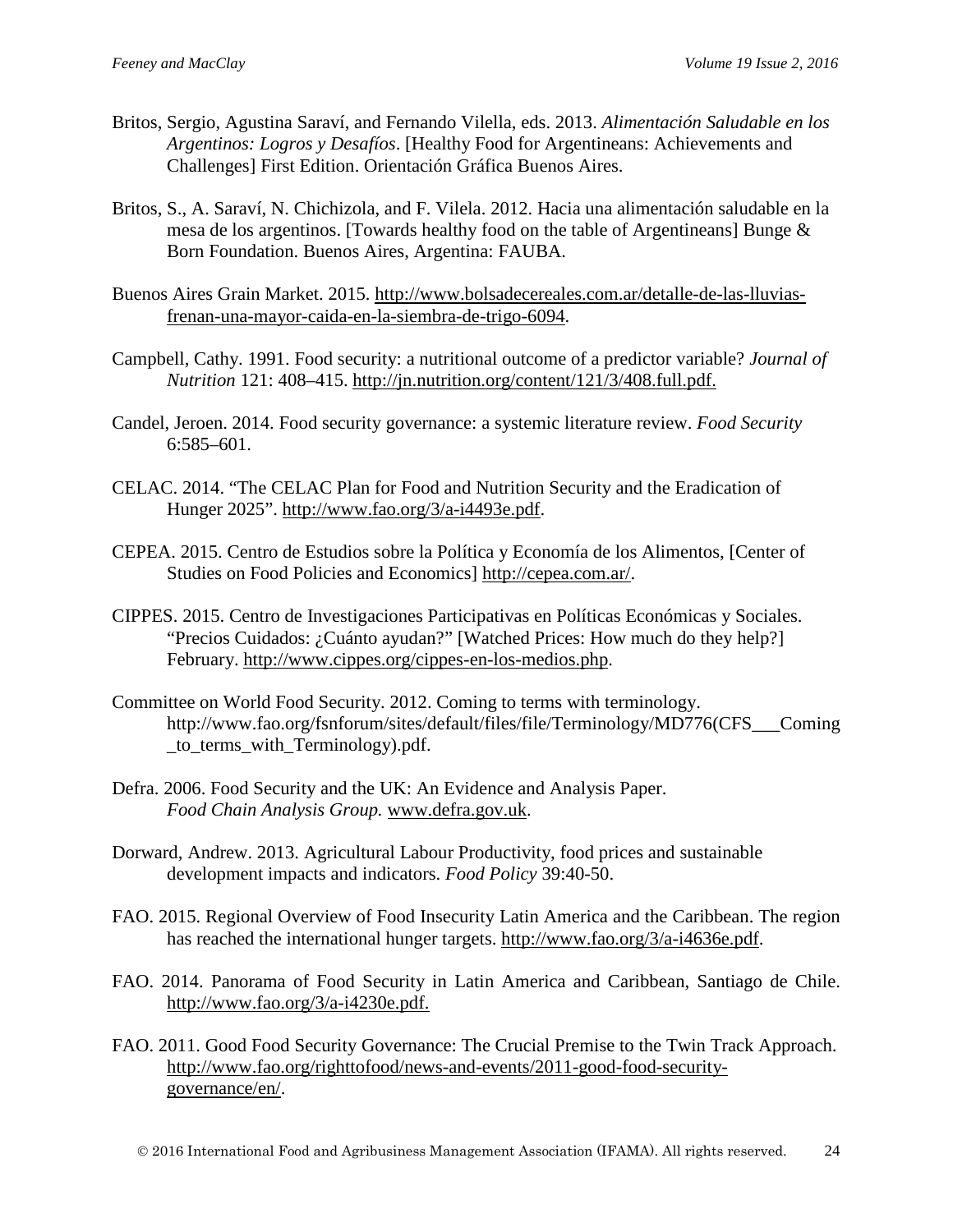- FAO. Declaration of the World Summit on Food Security**,** WSFS. 2009. [http://www.fao.org/fileadmin/templates/wsfs/Summit/Docs/Final\\_Declaration/WSFS09\\_](http://www.fao.org/fileadmin/templates/wsfs/Summit/Docs/Final_Declaration/WSFS09_Declaration.pdf) [Declaration.pdf.](http://www.fao.org/fileadmin/templates/wsfs/Summit/Docs/Final_Declaration/WSFS09_Declaration.pdf)
- FAO. 2006. *Policy Briefing* No 2. [http://www.fao.org/forestry/13128-0e6f36f27e0091055](http://www.fao.org/forestry/13128-0e6f36f27e0091055%20bec28ebe830f46b3.pdf)  [bec28ebe830f46b3.pdf.](http://www.fao.org/forestry/13128-0e6f36f27e0091055%20bec28ebe830f46b3.pdf)
- FAO. 2001. Food Balance Sheets: A Handbook, Rome. [http://www.fao.org/docrep/003/](http://www.fao.org/docrep/003/%20w3613e/w3613e00.HTM)  [w3613e/w3613e00.HTM.](http://www.fao.org/docrep/003/%20w3613e/w3613e00.HTM)
- Gallacher, Marcos and Lema, Daniel. 2014. Argentine Agricultural Policy: Producer and Consumer Support. Estimates 2007–2012. CEMA Working Paper 554, CEMA University.
- Grochowska, Renata. 2014. Specificity of Food Security Concept as a Wicked Problem. *Journal of Agricultural Science and Technology B* 4:823-831. http://www.davidpublisher.org /Public/uploads/Contribute/557a419c5e44d.pdf. doi: 10.17265/2161-6264/2014.10.010.
- Hendriks, Sheryl. 2015. The food security continuum: a novel tool for understanding food insecurity as a range of experiences. *Food Security* 7:609–619.
- IFPRI. International Food Policy Research Institute. 2015. Global Nutrition Report 2015: Actions and Accountability to Advance Nutrition and Sustainable Development. Washington, DC. http://ebrary.ifpri.org/cdm/ref/collection/p15738coll2/id/129443.
- INAI Instituto para las Negociaciones Agrícolas Internacionales. 2015. [Institute for International Agricultural Negotiations] [http://www.inai.org.ar/institucional.asp,](http://www.inai.org.ar/institucional.asp) Accessed June 2015.
- Ingram, John. 2011. From Food Production to Food Security. Doctoral Thesis. Wageningen University. [http://www.gecafs.org/publications/Publications/From\\_Food\\_](http://www.gecafs.org/publications/Publications/From_Food_%20Production_to_Food_Security_-_Developing_%20interdisciplinary_%20regional-level_research.pdf)  [Production\\_to\\_Food\\_Security\\_-\\_Developing\\_ interdisciplinary\\_ regional](http://www.gecafs.org/publications/Publications/From_Food_%20Production_to_Food_Security_-_Developing_%20interdisciplinary_%20regional-level_research.pdf)[level\\_research.pdf](http://www.gecafs.org/publications/Publications/From_Food_%20Production_to_Food_Security_-_Developing_%20interdisciplinary_%20regional-level_research.pdf)
- Institute of Medicine. 1997. Dietary Reference Intakes for Calcium, Phosphorus, Magnesium, Vitamin D, and Fluoride. (US) Standing Committee on the Scientific Evaluation of Dietary Reference Intakes. Washington (DC): National Academies Press (US). http://www.ncbi.nlm.nih.gov/books/NBK109825/.
- Lema, Daniel. 2010. Factores de crecimiento y productividad agrícola. El rol del cambio tecnológico. In *El crecimiento de la agricultura argentina – medio siglo de logros y desafíos*. [Growth factors and agriculture productivity. The role of technological change. In *The growth of Argentine agriculture-half a century of achievements and challenges*] Edited by L. Reca, D. Lema, and C. Flood. Facultad de Agronomía.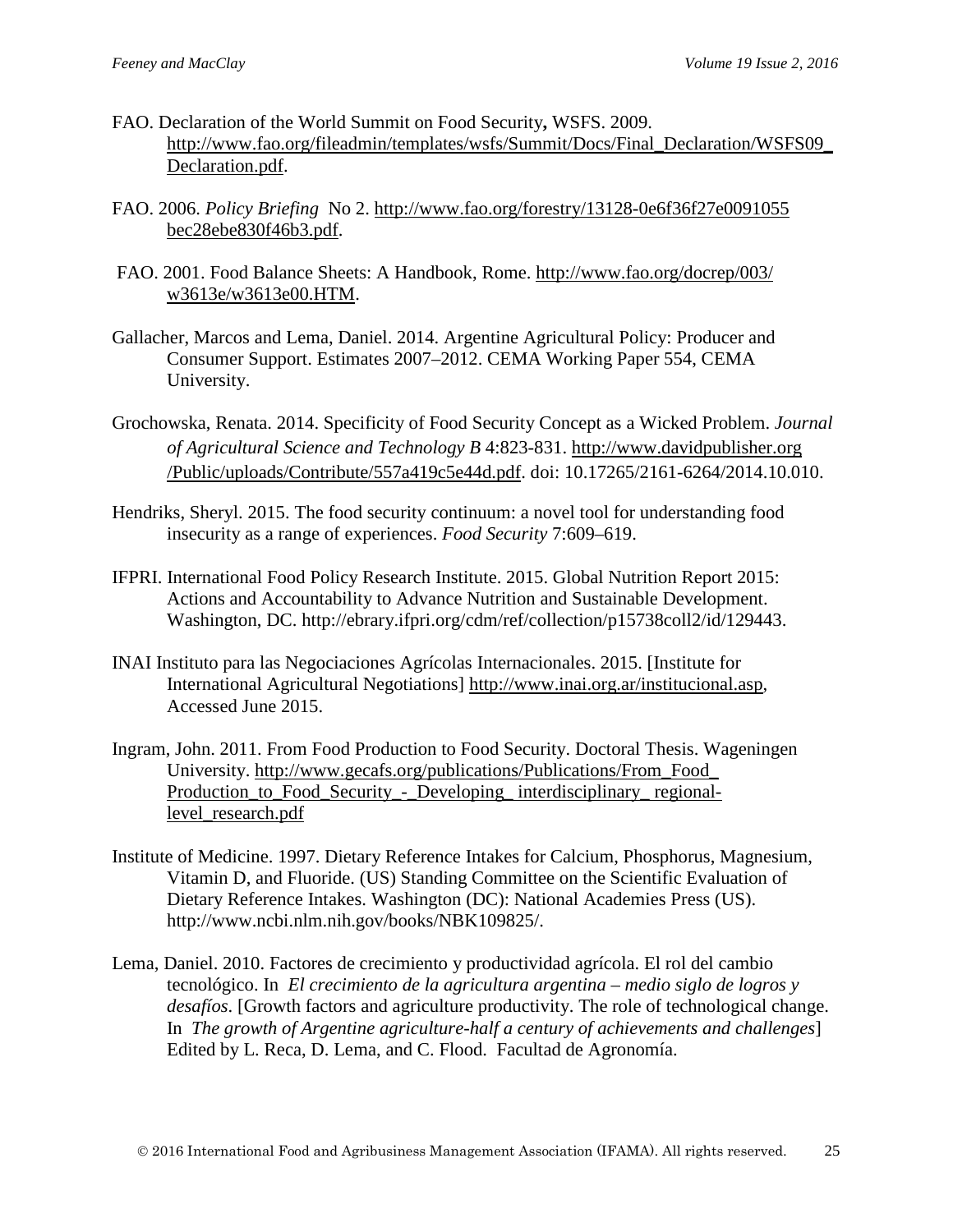- Lema, Daniel and Figueroa Casas, Guillermo. 2010. Concentración, poder de mercado y eficiencia en la industria del aceite de soja. [Concentration, market power and efficiency in the soybean oil industry] Working Paper INTA. [http://inta.gob.ar/ documentos/](http://inta.gob.ar/%20documentos/%20concentracion-poder-de-mercado-y-eficiencia-en-la-industria-del-aceite-de-soja/)  [concentracion-poder-de-mercado-y-eficiencia-en-la-industria-del-aceite-de-soja/.](http://inta.gob.ar/%20documentos/%20concentracion-poder-de-mercado-y-eficiencia-en-la-industria-del-aceite-de-soja/)
- Leao, Marilia and Renato Maluf. 2012. Effective Public Policies and Active Citizenship: Brazil´s Experience of Building a Food and Nutrition Security System. Abrandh and Oxfam [https://www.oxfam.org/sites/www.oxfam.org/files/rr-brazil-experience-food-nutrition](https://www.oxfam.org/sites/www.oxfam.org/files/rr-brazil-experience-food-nutrition-security-190214-en.pdf)[security-190214-en.pdf](https://www.oxfam.org/sites/www.oxfam.org/files/rr-brazil-experience-food-nutrition-security-190214-en.pdf) .
- Liefert, William and Paul Wescott. 2015. Alternative policies to agricultural export taxes that are less distorting. U.S. Department of Agriculture–ERS. ERR-187.
- Llach, Juan. 2015. Demanda Mundial de Alimentos 2015-2025. Oportunidades y desafíos. XXIII Seminario Anual Fundación Producir Conservando. [Global Demand of Food 2015-2015: Opportunities and Challenges. XXII Annual Conference Produce & Preserving Foundation] [http://producirconservando.org.ar/fundacion/trabajos-y](http://producirconservando.org.ar/fundacion/trabajos-y-proyectos/detalle/index.php?id=20%C3%A7)[proyectos/detalle/index.php?id=20ç.](http://producirconservando.org.ar/fundacion/trabajos-y-proyectos/detalle/index.php?id=20%C3%A7)
- Llach, Juan J. and María M. Harriague. 2010. El mundo emergente y la demanda de alimentos: desafíos, oportunidades y la estrategia de desarrollo de la Argentina. Buenos Aires, Fundación Producir Conservando. [The emerging world and the demand of food: challenges, opportunities, and the strategy of development for Argentina.Buenos Aires, Produce & Preserving Foundation]
- Llach, Juan J. and María M. Harriague. 2008. El auge de la demanda mundial de alimentos 2005- 2020: Una oportunidad sin precedentes para Argentina. Buenos Aires, Fundación Producir Conservando. [The increase in the demand of food 2005-2020: An unprecedented opportunity for Argentina. Buenos Aires, Produce & Preserving Foundation]
- Margulis, Matías. 2013. The regime complex for food security: Implications for the global hunger challenge. *Global Governance* 19(1):53-67.
- McKeon, Nora. 2011. *Global Governance for World Food Security: A Scorecard Four Years after the Eruption of the Food Crisis*. Berlin: Heinrich-Böll Foundation.
- Mellor, John. ed. 1995. *Agriculture on the Road to Industrialization*. International Food Policy Research Institute. Baltimore: John Hopkins Press.
- Ministry of Agriculture Argentina. 2013. Plan Estratégico Agropecuario Argentino (PEA). [http://www.minagri.gob.ar/site/areas/PEA2.](http://www.minagri.gob.ar/site/areas/PEA2)
- Ministry of Finance, Argentina. 2015. Budget. [https://www.jefatura.gob.ar/multimedia/](https://www.jefatura.gob.ar/multimedia/%20files/info_publica/La_Comunicacion_de_las_Politicas_Publicas_incluidas_en_el_Presupuesto_baja_WEB_2.pdf)  [files/info\\_publica/La\\_Comunicacion\\_de\\_las\\_Politicas\\_Publicas\\_incluidas\\_en\\_el\\_Presup](https://www.jefatura.gob.ar/multimedia/%20files/info_publica/La_Comunicacion_de_las_Politicas_Publicas_incluidas_en_el_Presupuesto_baja_WEB_2.pdf) [uesto\\_baja\\_WEB\\_2.pdf.](https://www.jefatura.gob.ar/multimedia/%20files/info_publica/La_Comunicacion_de_las_Politicas_Publicas_incluidas_en_el_Presupuesto_baja_WEB_2.pdf)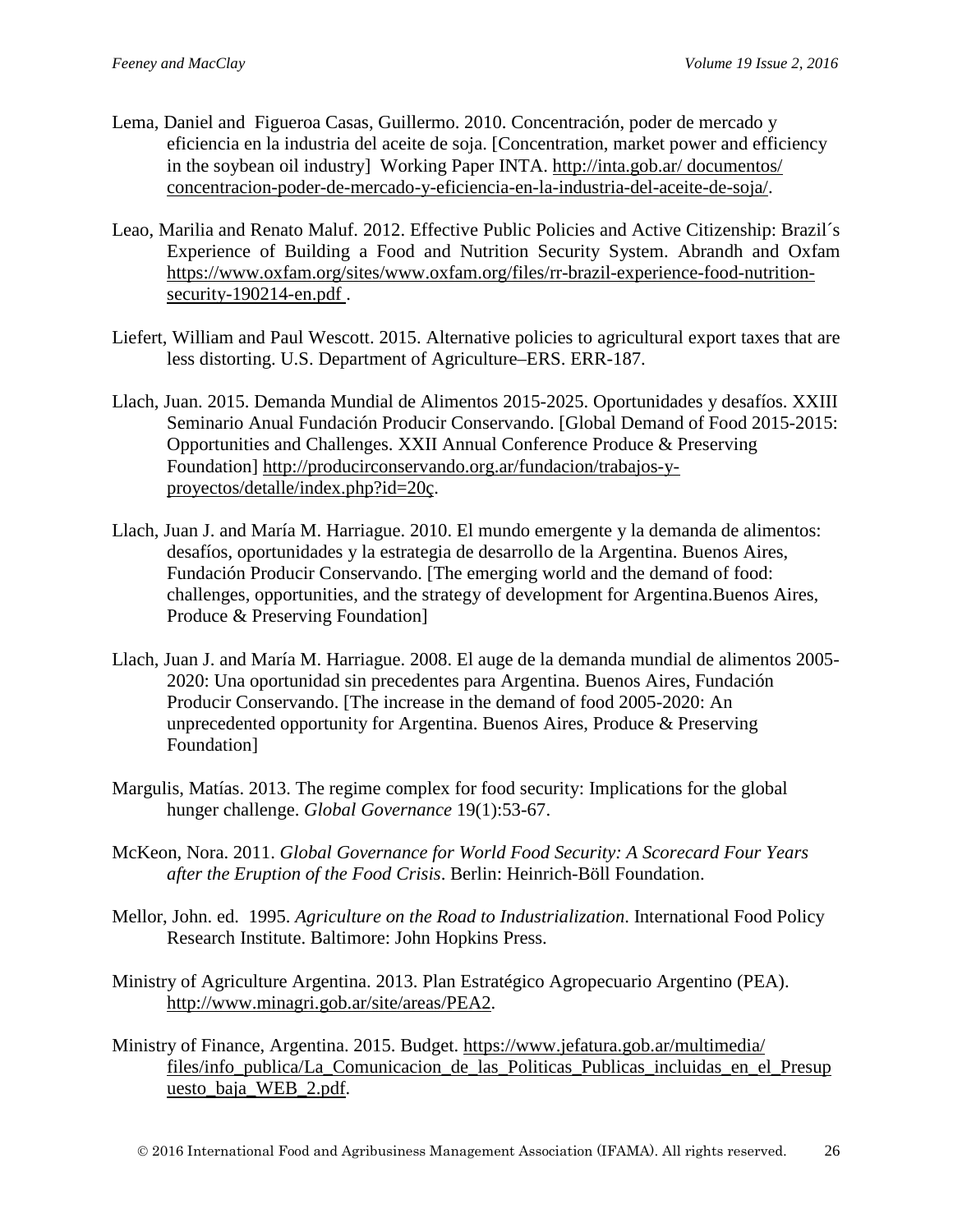- Ministry of Health, Argentina. 2015. Food Guides. http://www.msal.gob.ar/ent/index.php/ programas/proneas/482-mensajes-y-grafica-de-las-guias-alimentarias-para-la-poblacionargentina.
- Misselhorn, A., P. Aggarwal, P. Ericksen, P. Gregory, L. Horn-Phathanothai, J. Ingram, and K. Wiebe. 2012. A vision for attaining food security. *Current Opinion in Environmental Sustainability* 4(1): 7-17. http://www.sciencedirect.com/science/ journal/18773435/4/1.
- Observatorio de la Deuda Social Argentina. 2014. Evolución del Desarrollo Humano y Social de la Infancia desde un Enfoque de Derechos: Avances y metas pendientes en los primeros cuatro años del Bicentenario (2010-2011-2012-2013). *Barómetro de la Deuda Social con la Infancia. Serie del Bicentenario* (2010-2016) / Año IV. [Evolution of Human and Social Development in childhood from a perspective of Rights: Improvements and pending goals in the first four years of the bicentennial (2010-2011-2012-2013)] [http://www.uca.edu.ar/uca/common/grupo68/files/BDSI\\_2014.pdf.](http://www.uca.edu.ar/uca/common/grupo68/files/BDSI_2014.pdf)
- Observatorio de la Deuda Social Argentina. 2012. La Inseguridad Alimentaria en la Argentina. Hogares Urbanos. Año 2011. April. Catholic University Argentina Observatorio de la Deuda Social Argentina. [Food insecurity in Argentina.Urban homes. Year 2011. Catholic University. Observatory of the Argentine Social Debt] http://www.uca.edu.ar /uca/common/ grupo68/files/InformeInseguridad\_Alimentaria\_\_\_doc\_de\_trabajo\_.pdf.
- OECD. 2010. *The Economic Impact of Export Restrictions on Raw Materials*. Paris: OECD Publishing.
- Oosterveer, Peter. 2007. *Global Governance of Food Production and Consumption: Issues and Challenges*. Cheltenham, UK: Edward Elgar Publishing.
- Radimer, Kathy, Christine Olson and Cathy Campbell. 1990. Development of indicators to assess hunger. *Journal of Nutrition* 120: 1544–1548.
- Swaminathan, Mankombu and R.V. Bhavani. 2013. Food production & availability Essential prerequisites for sustainable food security. *Indian Journal of Medical Research* 138:383- 391.
- Termeer, Catriel, Art Dewulf, Gerard Breman, Sabina Stiller. 2015. Governance Capabilities for Dealing Wisely with Wicked Problems. A*dministration & Society* 47(6):680-710.
- Timmer, Peter. 2014. Food security, market process, and the role of government policy. In *Encyclopedia of Agriculture and Food Systems* 3:324-337. doi:10.1016/B978-0-444- 52512-3.00033-4.
- U.S. Department of Agriculture. 1995. The Healthy Eating Index. Center for Nutrition Policy and Promotion. [http://www.cnpp.usda.gov/sites/default/files/healthy \\_eating\\_ index](http://www.cnpp.usda.gov/sites/default/files/healthy%20_eating_%20index%20/HEI89-90report.pdf)  [/HEI89-90report.pdf.](http://www.cnpp.usda.gov/sites/default/files/healthy%20_eating_%20index%20/HEI89-90report.pdf)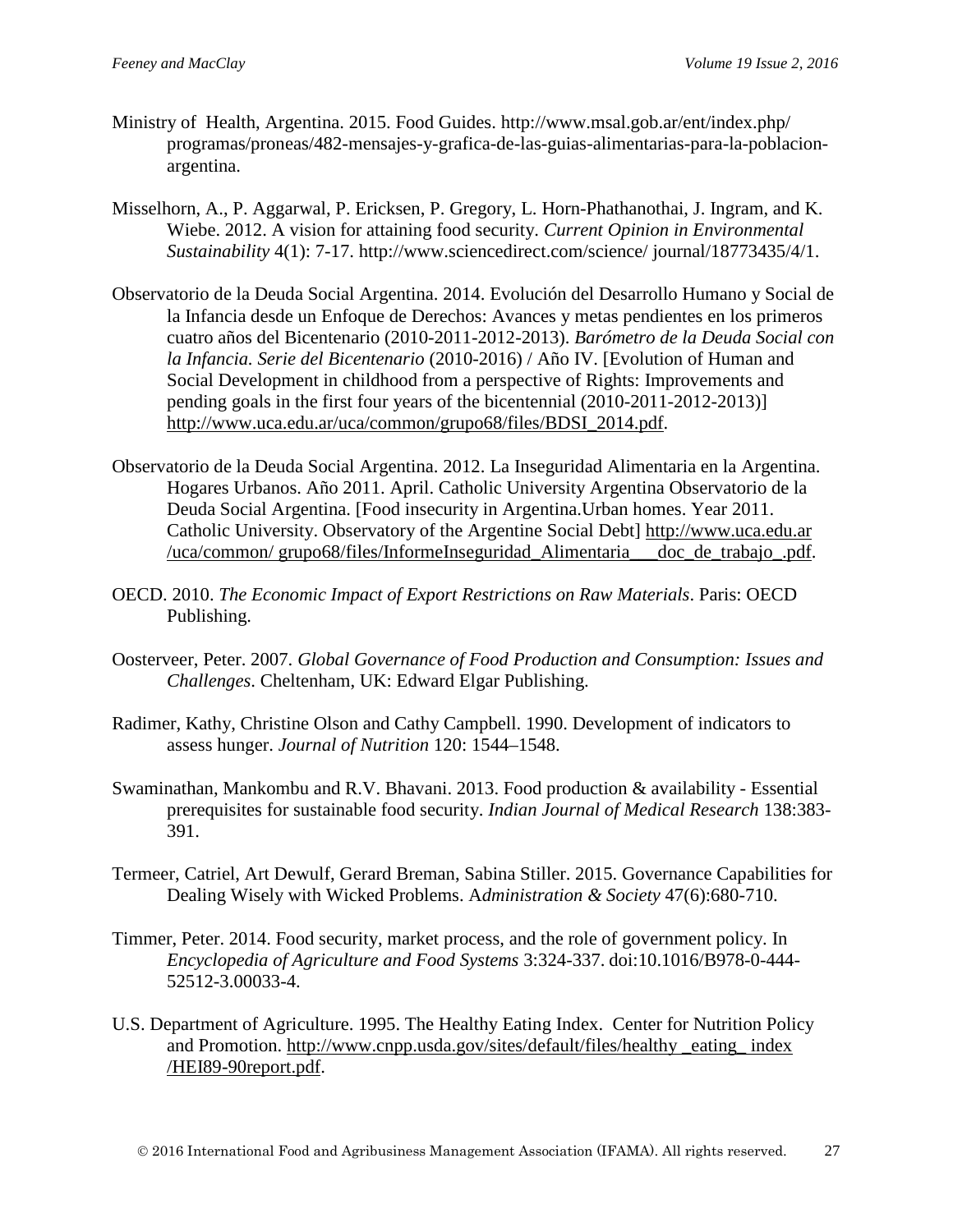U.S. Department of Agriculture. Agriculture Baseline Projections. 2015 .http://www.ers. usda.gov/topics/farm-economy/agricultural-baseline-projections.aspx.

World Summit of Food Security. 2009. http://www.fao.org/wsfs/world-summit/en/? no\_cache=1.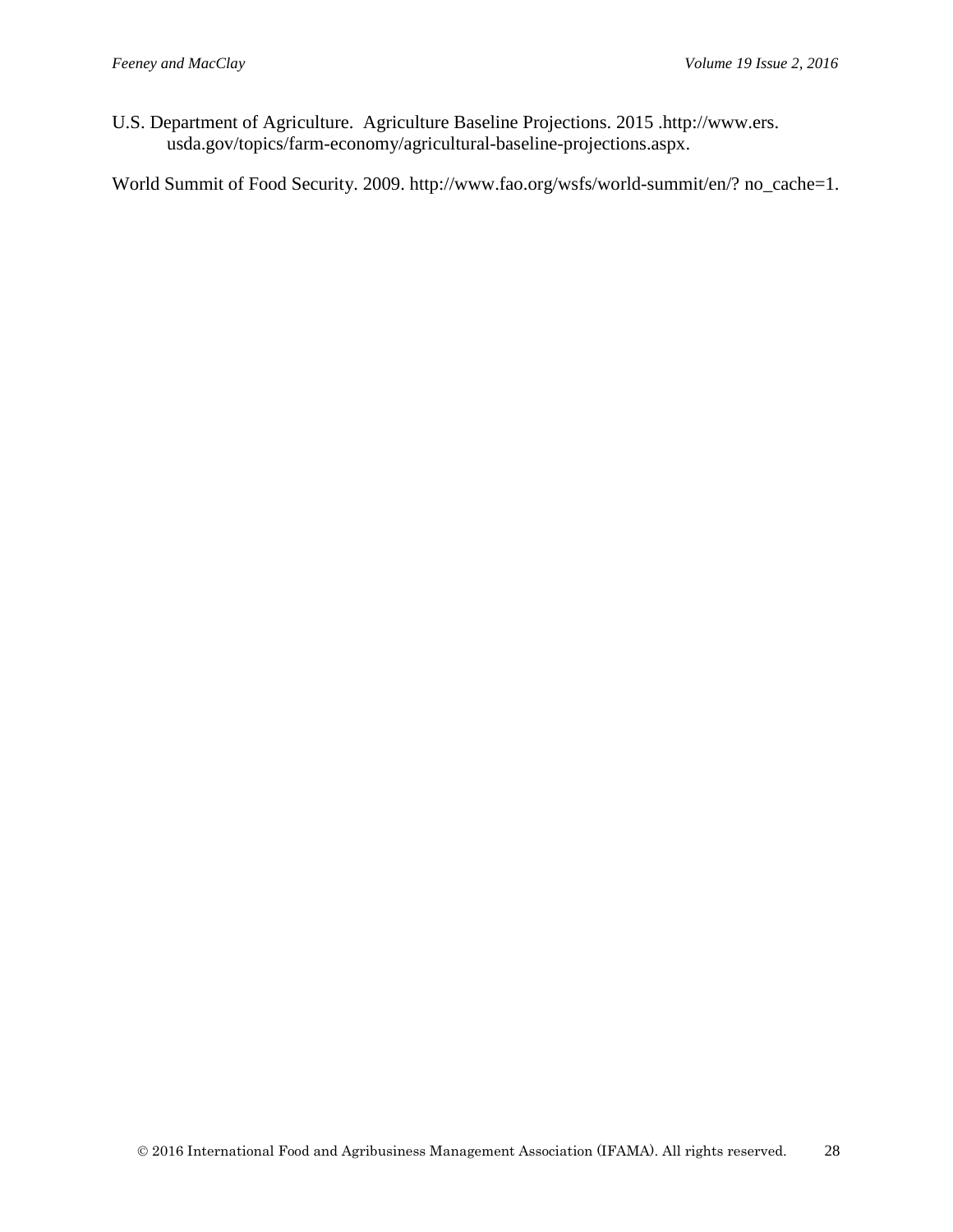# **Appendix 1**

In this Appendix we detail the determination of both the actual consumption and the gap correction related to a healthy food patterns for the Argentine population based on an average calorie requirement of 2250 kcal. As previously stated in this research, from a nutritional perspective, the gap calculation is made over broad food categories. Nevertheless, and with the objective of determining food baskets with the criteria of actual consumption and healthy or recommended consumption, and knowing that the calculation may not be exact from a nutritional point of view, these gaps were applied to a more narrow definition of 'food groups' and in some cases, an individual food category. The following table sheds light into the calculation process.

| Food<br>Group | <b>Actual Consumption</b><br>2013<br>kg/person/year | <b>Healthy Food Patterns</b><br>2250 kcal average<br>kg/person/year | <b>Comments</b>                                                                                                                           | <b>Calculation Methodology</b>                                                                                                                                                                                                                                                                                                  |
|---------------|-----------------------------------------------------|---------------------------------------------------------------------|-------------------------------------------------------------------------------------------------------------------------------------------|---------------------------------------------------------------------------------------------------------------------------------------------------------------------------------------------------------------------------------------------------------------------------------------------------------------------------------|
| Dairy         | 211.3                                               | 246.4                                                               | Includes fluid milk,<br>powder milk, yogurt,<br>cheese, dairy desserts.<br>Everything is<br>expressed in fluid<br>milk equivalent liters. | Actual consumption was<br>calculated residually, as the<br>difference between<br>production, imports and<br>exports. The healthy food<br>pattern value comes from<br>applying the nutritional gap<br>from Table 2 to actual<br>consumption.                                                                                     |
| Beef          | 64.1                                                | 31.3                                                                |                                                                                                                                           | The gap expressed in Table<br>$2(105\%)$ is applied to the<br>actual consumption in order<br>to arrive to the healthy food<br>pattern value.                                                                                                                                                                                    |
| Poultry       | 40.5                                                | 19.8                                                                |                                                                                                                                           | The gap expressed in Table<br>$2(105\%)$ is applied to the<br>actual consumption in order<br>to arrive to the healthy food<br>pattern value.                                                                                                                                                                                    |
| Pork          | 15.0                                                | 7.5                                                                 | Includes 9.5 kg of<br>sausages and offal,<br>and the rest is fresh<br>meat. The gap is<br>applied to the first<br>part.                   | The reduction to arrive to a<br>healthy food value, is made<br>in the group "sausages and<br>offal", while fresh meat<br>suffers no change.<br>For converting sausages and<br>offal in fresh meat, a<br>conversion factor of 2.2 was<br>used (which means 2.2 kg of<br>derivatives can be obtained<br>from 1 kg of fresh meat). |
| Fish          | 9.0                                                 | 9.0                                                                 |                                                                                                                                           |                                                                                                                                                                                                                                                                                                                                 |
| Eggs          | 11.65                                               | 11.65                                                               |                                                                                                                                           |                                                                                                                                                                                                                                                                                                                                 |

#### Actual Consumption versus Gaps in Healthy Eating Patterns in Argentina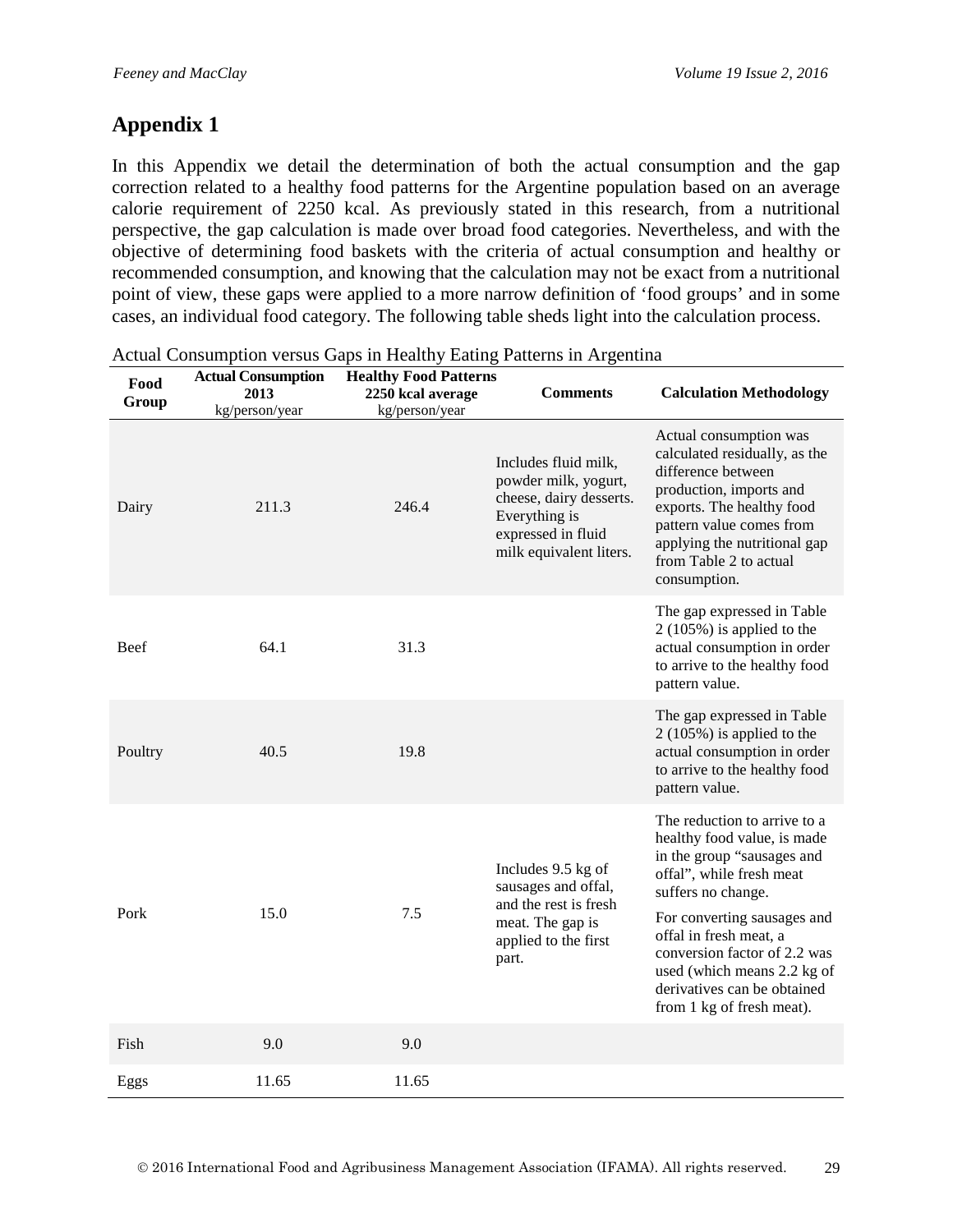$\overline{a}$ 

| Food<br>Group               | <b>Actual Consumption</b><br>2013<br>kg/person/year | <b>Healthy Food Patterns</b><br>2250 kcal average<br>kg/person/year | <b>Comments</b>                                                                                                              | <b>Calculation Methodology</b>                                                                                                                                                                                                                                                                                                                                                                                                                                                                                                  |
|-----------------------------|-----------------------------------------------------|---------------------------------------------------------------------|------------------------------------------------------------------------------------------------------------------------------|---------------------------------------------------------------------------------------------------------------------------------------------------------------------------------------------------------------------------------------------------------------------------------------------------------------------------------------------------------------------------------------------------------------------------------------------------------------------------------------------------------------------------------|
| Vegetables<br>(Non starchy) | 71.1                                                | 164.1                                                               | Includes fresh tomato,<br>processed tomato,<br>onion, squash, carrot,<br>and other frozen<br>vegetables.                     | The gap $(-56.7%)$ expressed<br>Table 2 is applied to actual<br>consumption in order to<br>arrive to the healthy food<br>pattern value.                                                                                                                                                                                                                                                                                                                                                                                         |
| Starchy<br>Vegetables       | 52.5                                                | 27.0                                                                | Includes potato and<br>sweet potato.                                                                                         | Table 3 considers a gap<br>calculation (128%) for the<br>group "Bread, other wheat<br>flour derivatives, refined<br>cereals derivatives and<br>starchy vegetables" as a<br>whole. This calculation was<br>applied to this particular<br>food group, knowing that it<br>is an approximation.                                                                                                                                                                                                                                     |
|                             |                                                     |                                                                     |                                                                                                                              | The reduction takes place in<br>"Potato", which passes to<br>20kg/person/year in a<br>healthy food pattern. "Sweet<br>Potato" stays the same.                                                                                                                                                                                                                                                                                                                                                                                   |
| Fruits                      | 49.8                                                | 164.8                                                               | Includes oranges,<br>tangerines, apples,<br>bananas, pears and<br>other fruits.                                              | The gap considered was the<br>one stated in Table 2, of -<br>69.8%.                                                                                                                                                                                                                                                                                                                                                                                                                                                             |
| Wheat and<br>Derivatives    | 102.5                                               | 45.0                                                                | Includes bread (fresh),<br>bread (packaged),<br>cookies, crackers,<br>muffins, croissants<br>and wheat flour<br>derivatives. | Table 3 considers a gap<br>calculation (128%) for the<br>group "Bread, other wheat<br>flour derivatives, refined<br>cereals derivatives and<br>starchy vegetables" as a<br>whole. This calculation was<br>applied to this particular<br>food group knowing that it<br>is an approximation.<br>For the particular case of<br>wheat flour, the efficiency<br>for final products is about<br>75% of the wheat taken as<br>input. In other words, each<br>flour ton, is equal to<br>approximately 1.33 tons of<br>wheat $\degree$ . |

<span id="page-29-0"></span><sup>&</sup>lt;sup>9</sup> The wheat-to-flour conversion coefficient is 0.75, according to the report: "Una Argentina Competitiva, Productiva y Federal Cadena del trigo y sus productos derivados." [http://www.ieral.org/ images\\_ db/ noticias](http://www.ieral.org/%20images_%20db/%20noticias%20_archivos/1900.pdf)  archivos/1900.pdf